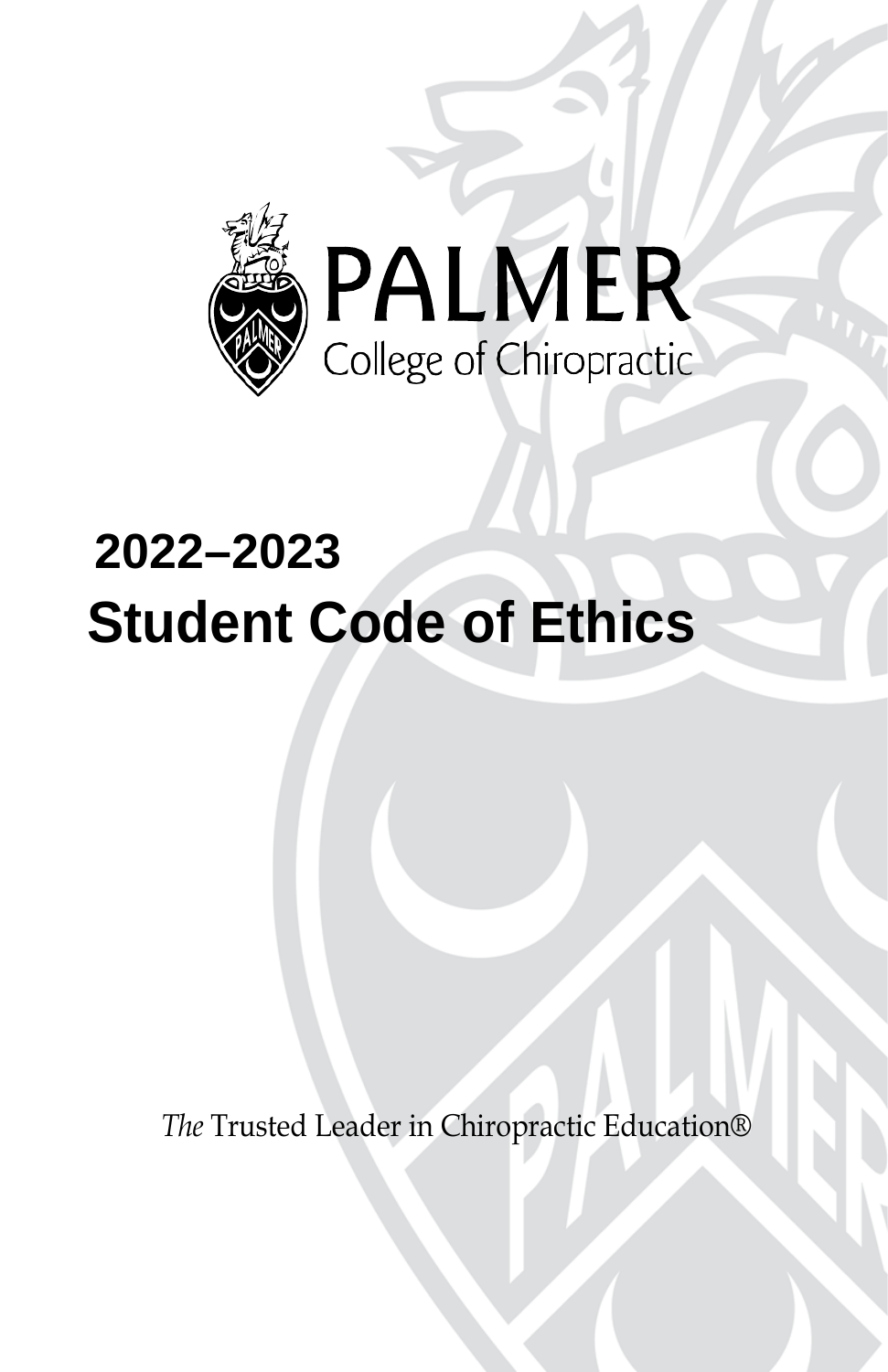# **STUDENT CODE OF ETHICS**

# **POLICIES, RULES, PROCESSES, PROCEDURES AND/OR GUIDELINES**

The Student Code of Ethics (Code) contains the policies, rules, processes, procedures and guidelines implemented by Palmer College of Chiropractic (College) regarding student conduct.

This information is very important to each student, and it is advised that students read through each section carefully. Any questions or concerns about this Code should be directed to the Coordinator for the Administration of the Code or his or her designee.

# **RESERVATION OF RIGHTS REGARDING THIS CODE**

The College reserves the right, without notice, to modify its policies, rules, processes, procedures and/or guidelines; to change the content of this Code or to alter any other regulation affecting the student body; to place a student on interim suspension with or without filing a charge of misconduct; to remove a student on an emergency basis from its educational programs and activities whether the disciplinary processes are underway or not; or to impose discipline up to and including dismissal of any student at any time should it be in the interest of the College, or of the student, to do so.

# **STUDENTCODEOFETHICS Preamble**

The Student Code of Ethics ("Code") is not intended to interfere with other applicable laws, policies or regulations that relate to ethical conduct. This Code should be interpreted as being in concert with rather than in conflict with other laws, policies, and regulations whenever possible.

Students, as a condition of admission, agree to abide by the Code. Students further agree to abide by all College regulations contained in the Catalog, Student Handbook, other publications and notices placed on official College bulletin boards including its portal, digital monitors, the Palmer app and/or website. This includes students who reside in College premises; participate in preceptorships; and participate in any College programs on or off College premises.

Students also are expected to abide by local, state and federal laws. The College assumes its students will conduct themselves as responsible citizens. The College, therefore, reserves the right to dismiss any student at any time, should it be in the best interest of the College or the student to do so. It is the personal responsibility of every student to respect the rights of others and to conduct themselves with integrity.

# **PURPOSE**

The intent of this Code is to ensure that students neither lose their rights nor escape the responsibilities of citizenship. Students enrolled at the College must be guided by the highest standards of ethical conduct. They are expected to demonstrate professional qualities when dealing with persons in the academic community, with chiropractic patients and with the public.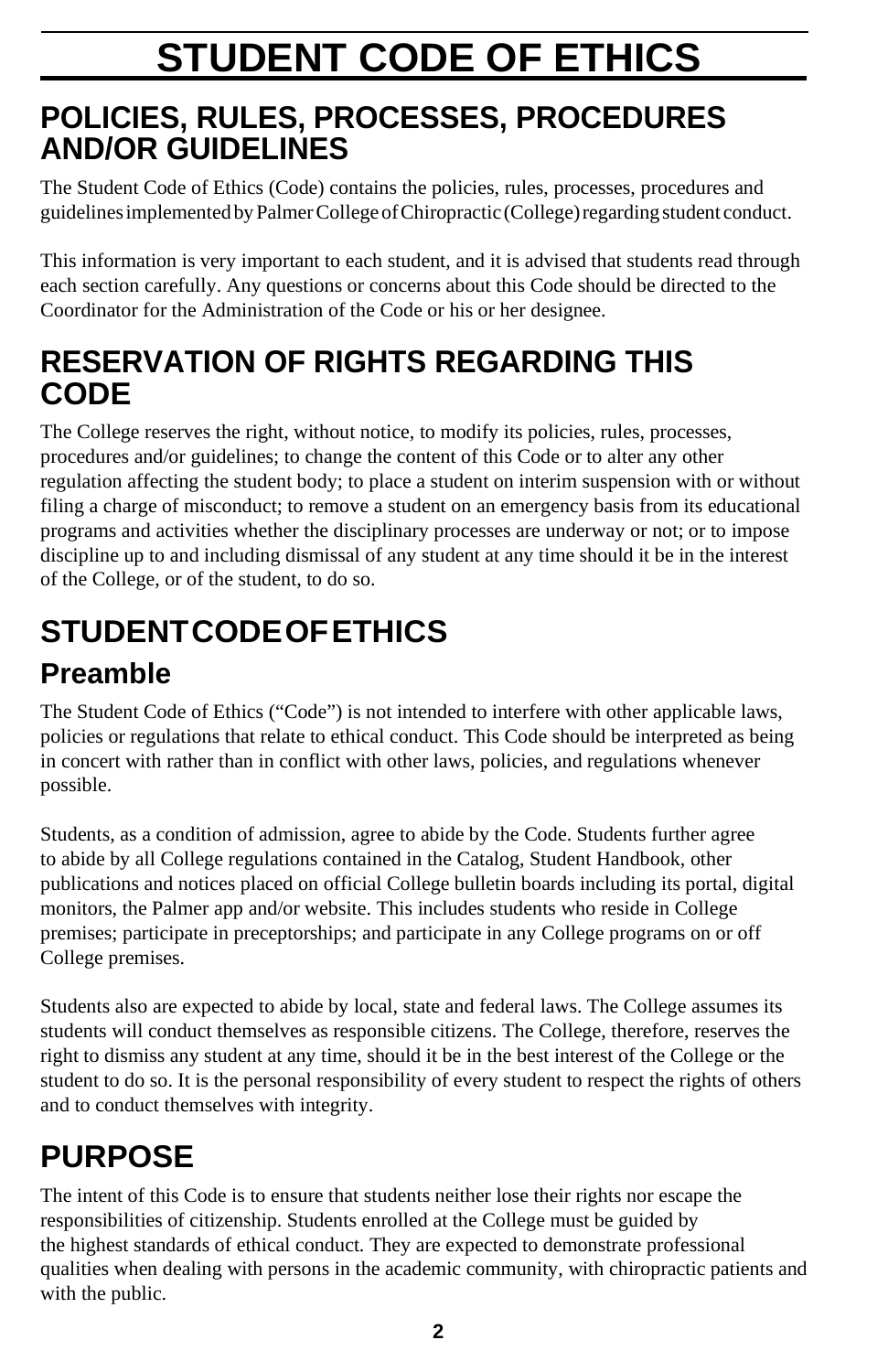# **STUDENT DISCIPLINARY CODE**

Criminal or civil court process, procedure and rules of evidence do not apply under this Student Disciplinary Code.

# **Article I: Definitions**

- 1. The term "advisor" refers to any one person chosen by the Respondent or Filer to assist during any formal hearing, unless service in this capacity would reasonably conflict with the fair application of the process as determined by the Coordinator (or designee).
- 2. The term "club" or "organization" refers to any number of persons who have complied with the formal requirements for College recognition.
- 3. The term "College" refers to the entire unit of Palmer College of Chiropractic, including operations on the Main campus; the West campus; and the Florida campus.
- 4. The term "consent" (affirmative consent) refers to the standard in the determination by a preponderance of the evidence of whether consent was given by each party involved in any sexual activity. For the complete definition refer to the College's Sexual Misconduct Handbooks which may be accessed online at[: https://www.](https://www/) [palmer.edu/about-us/office-of-compliance/sexual-misconduct-policy-and](https://palmer.edu/about-us/office-of-compliance/sexual-misconduct-policy-and)procedure-handbook/.
- 5. The term "coordinator" and "deputies" refers to the employees designated and authorized by the College to be responsible for the administration of the Code and its processes. References to the Coordinator throughout this Handbook may also include individuals assigned specific tasks by theCoordinator.
- 6. The term "designated College Appeal official" refers to the Collegeofficial authorized to make the final appeals decision.
- 7. The term "College official" refers to any person employed by the College performing assigned administrative or professional responsibilities.
- 8. The term "College premises" refers to all land, buildings, facilities and other property in the possession of, owned, used or controlled by the College, including adjacent streets, alleys, sidewalks and parking lots within theparameters.
- 9. The term "faculty member" refers to any person employed by the College to conduct professional responsibilities including, but not limited to, classroom and clinic activities.
- 10. The term "Filer" refers to any member of the College community who submits a charge alleging ethical misconduct.
- 11. The term "Hearing Panel" refers to persons authorized to decide if ethical misconduct has been proven and, if appropriate, what sanctions shall be imposed.
- 12. The term "identification" refers to any means of proving a person's identity.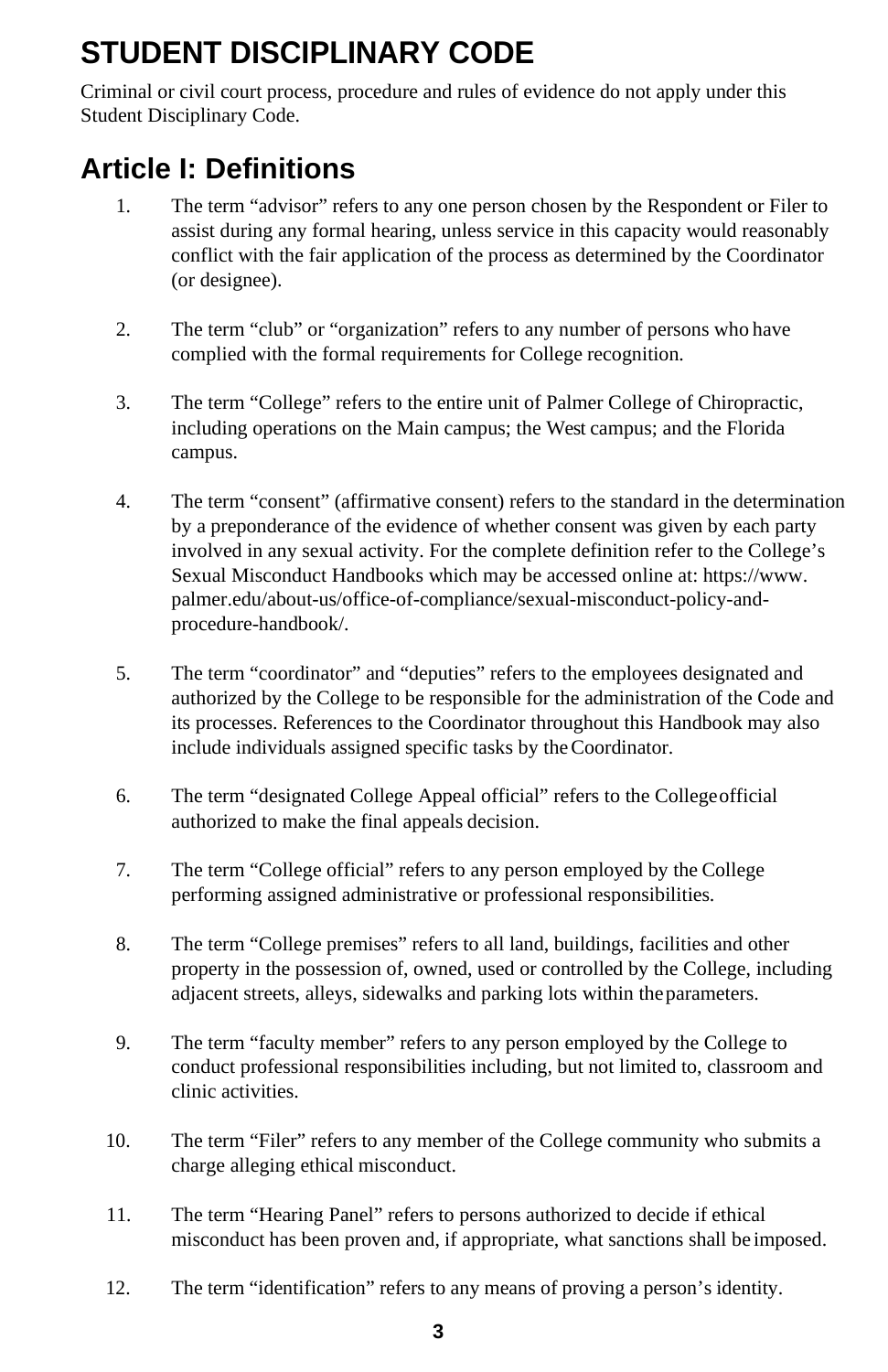- 13. The term "may" is used in the permissive sense.
- 14. The term "member of the College community" refers to any person who is a student, faculty member, College official, Security Officer, College employee or member of any other organization or club recognized officially by the College.A person's status in a particular situation shall be determined by the Coordinator or his/her designee.
- 15. The term "more likely than not" means that the evidence, as a whole, shows that the fact sought to be proved is more probable than not. This is the standard ofproof used in deciding all disciplinary cases within the Student Code of Ethics.
- 16. The term "misconduct" refers to ethical misconduct listed in ArticleV.
- 17. The term "policy" refers to the written regulations of the College as found in, but not limited to, the Student Handbook, College Catalog and other College publications and notices placed on official College bulletin boards including its website.
- 18. The term "presumption of innocence" means the Respondent is not responsible for the alleged misconduct until a determination of responsibility is made at the conclusion of the Formal Hearing Process.
- 19. The term "Respondent" refers to any student, organization or club which has been charged with ethical misconduct.
- 20. The term "shall" is used in the imperative sense.
- 21. The term "student" refers to all persons taking courses at the College, either fulltime or part-time, pursuing undergraduate, graduate or professional studies. Persons who withdraw after allegedly violating the Student Code of Ethics, who are not officially enrolled for a particular term but who have a continuing relationship with the College or who have been notified of their acceptance for admission are considered "students" as are persons who are living in Collegeowned and/or operated residences, although not enrolled in the institution. Students who violate the Code can expect prompt and deliberate adjudication, whether or not they choose to be present or remain at the College. Furthermore, individuals who are not currently attending the College remain subject to decisions made within the disciplinary process upon re-enrollment for conduct that occurred during any period of attendance.
- 22. The term "witness" refers to someone who has personal knowledge of the incident at issue. Witnesses may have no other role in the hearing process, such as an advisor, and should be present only during their opportunity to provide information and answer questions.

# **Article II: Authority and Duties of the Coordinator**

**A.** The Coordinator who administers the Code and its processes shall determine who hears and decides charges of misconduct.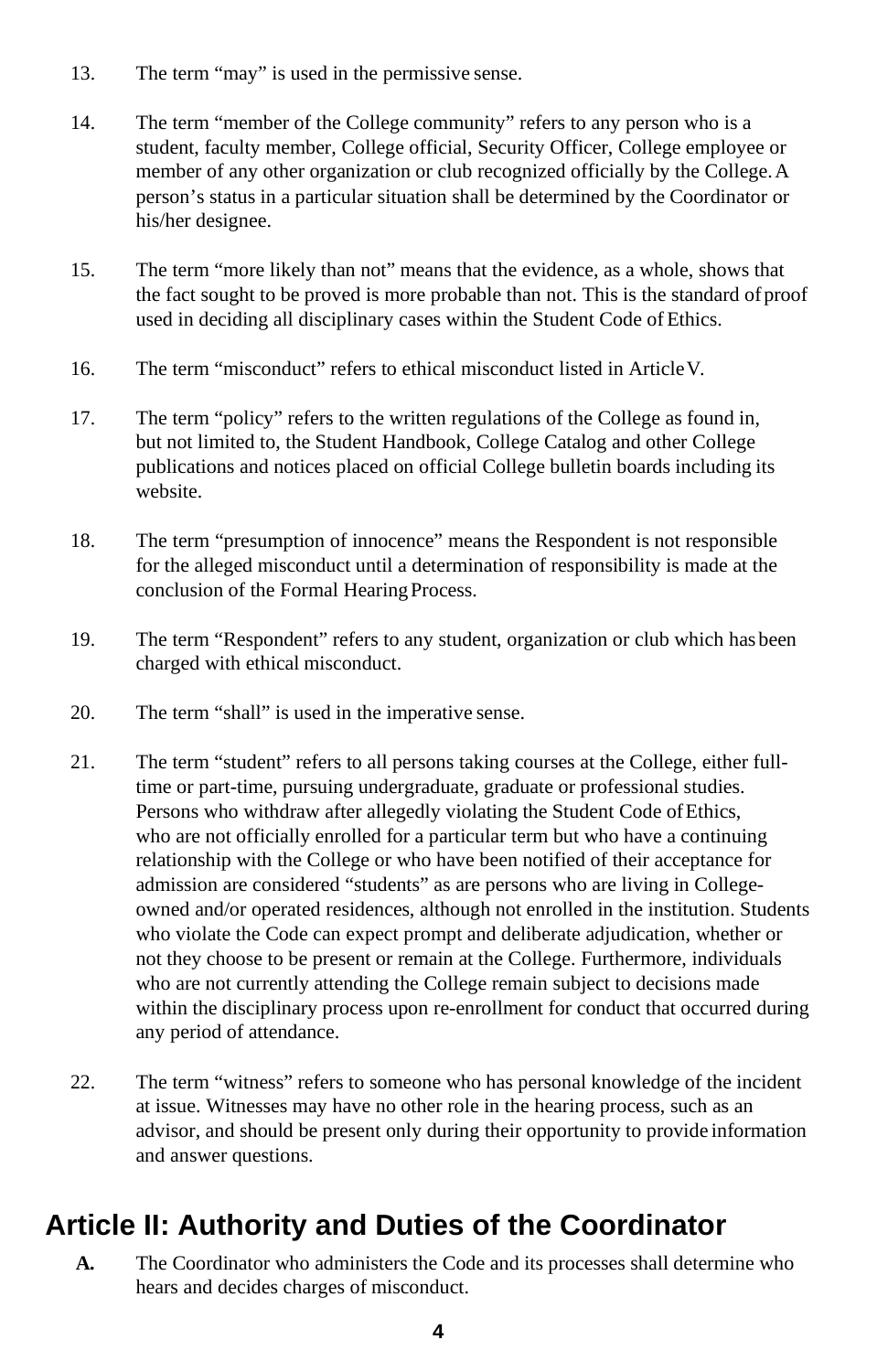- **B.** The Coordinator shall have the following duties, which are not all inclusive:
	- 1. Assist members of the College community with filing charges of misconduct.
	- 2. Assist students charged with misconduct.
	- 3. Determine whether a charge of misconduct may be disposed of informally on a basis acceptable to the College.
	- 4. Determine whether conduct will be investigated.
	- 5. Determine whether a charge of misconduct will be processed under theCode or if it will be submitted to the jurisdiction of another appropriate process recognized by the College.
	- 6. Facilitate meeting(s) between the Filer and Respondent, if any.
	- 7. Maintain the file of all original documents submitted under the Code involving the processing of charges of misconduct.
	- 8. Challenge members of the Hearing Panel as to bias against or for the Respondent or Filer, and if there is bias, proceed to empanel an unbiased replacement.
	- 9. Oversee the procedures set forth in Articles IX andX.
	- 10. Halt the procedures set forth in Articles IX and X if the process is notbeing followed. This right of the Coordinator may be exercised without question. The Coordinator may call a meeting of College officials to resolve any problems or concerns and then may restart the process.
	- 11. Provide final interpretations regarding the Code, subject to approval by College officials.
	- 12. Amend the Code and develop policies, procedures and forms for the administration of the Code, subject to approval by College officials.

# **Article III: Jurisdiction of the Student Code of Ethics**

- **A.** The Code shall apply to conduct that occurs on College premises or at Collegesponsored or College-related activities or service functions on or off College premises or at non-College activities on or off College premises that adversely affects the College Community and/or the pursuit of its objectives and/or triggers the College's responsibilities under College policies or law. This includes online activities.
- **B.** Each student shall be responsible for his/her conduct from the time of application for admission through the actual awarding of a degree, even though conduct may occur before classes begin or after classes end, as well as during the academic year and during periods between terms of actual enrollment (and even if their conduct is not discovered until after a grade or degree is awarded).
- **C.** The Code shall apply to a student's conduct even if the student withdraws from school while a disciplinary matter is pending.
- **D.** The Code shall also apply to conduct occurring online such as harassment delivered by email or acts of bullying or discrimination posted in video form or on gossip sites.
- **E.** Students must also be aware that information posted to blogs, webpages, social networking sites such as Twitter, Snapchat and Facebook, or other online postings are in the public sphere, and are not private. These postings can subject a student to a charge of misconduct if information posted online relates to, supports or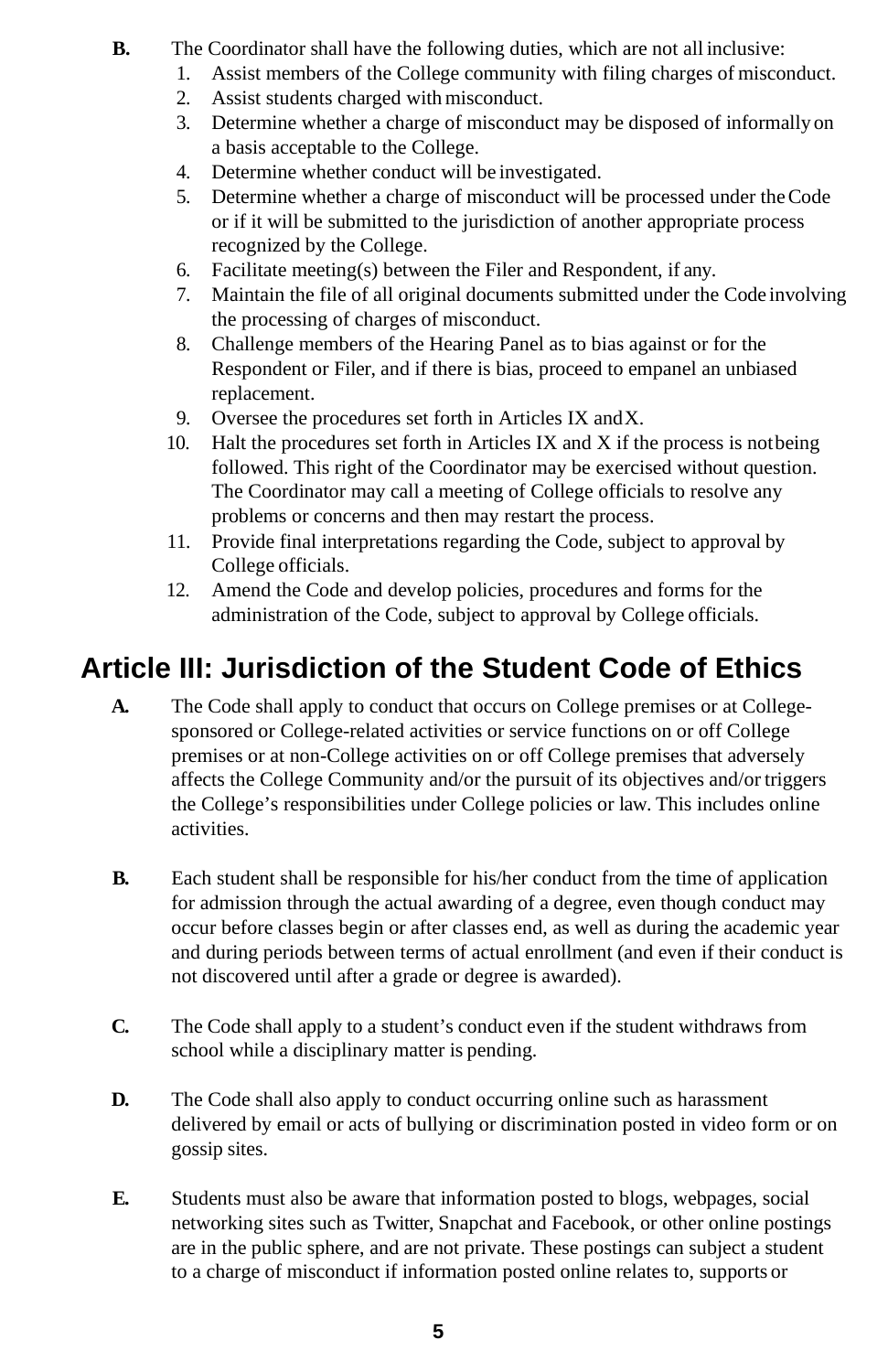constitutes misconduct. The College does not regularly monitor online activities but may take action if and when such information is discovered.

# **Article IV:Differences Between ThisStudent Code of EthicsandLegalProcesses**

### **A. Internal AdministrativeProcess**

- 1. This Code does not mirror criminal or civil legal processes. This Handbook is administrative, not legal. Therefore, rules of law, evidence and criminal/ civil procedure do not apply and will not be utilized with minor exceptions as specified in this Handbook.
- 2. While the activities covered by the laws of the larger community and those covered by College rules may overlap, it is important to note that the community's laws and the College's rules operate independently and that they do not substitute for each other.
- 3. Proceedings may be instituted against a student charged with misconduct that potentially violates both the criminal law and this Code (that is, if both possible violations result from the same factual situation) without regard to the pendency of civil or criminal litigation.

### **B. When Proceedings May Occur**

- The College may pursue enforcement of its own rules whether or not legal proceedings are underway or in prospect and may use information from third party sources (such as law enforcement agencies and the courts) to determine whether College rules have been broken.
- 2. Proceedings under this Code may be carried out prior to, simultaneously with, or following a civil or criminal proceedings at the discretion of the Coordinator.

### **C. Cooperation with Law Enforcement**

The Coordinator will cooperate with law enforcement in order that this Code does not interfere with the integrity or timing of a criminal investigation. At the request of law enforcement, the College may temporarily defer the fact-gathering portion of its investigation.

### **D. Legal Determinations**

Neither law enforcement's determination of whether or not to arrest or prosecute a student nor the outcome of any criminal prosecution are determinative of whether or not ethical misconduct has been proven under the Code. The College cannot and does not determine whether a crime has been committed beyond a reasonable doubt. That can only be done through the legal process.

Determinations made or sanctions/discipline imposed under this Code shall not be subject to change solely because criminal charges arising out of the same facts giving rise to a charge of ethical misconduct were dismissed, reduced or resolved in favor of or against a student.

### **E. Special Considerations**

When a student is charged by federal, state, or local authorities with a violation of law, the College will not request or agree to special consideration for that individual because of his or her status as a student.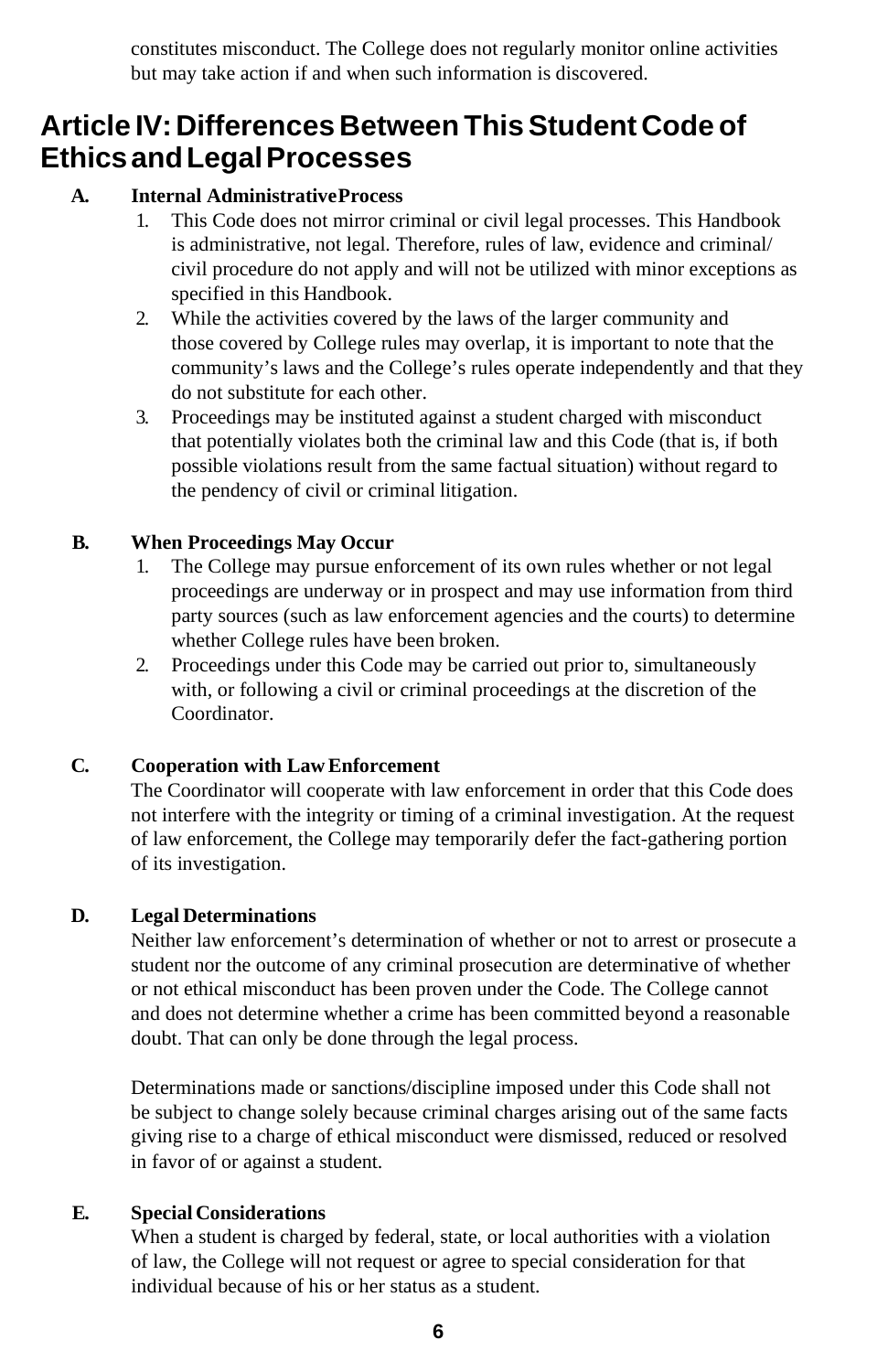If the alleged offense is also being processed under this Code, the College may advise legal authorities of the existence of the Code and of how such matters are typically handled within the College community.

# **ArticleV:ReportingViolationsofLocal,StateorFederalLaw**

Students are expected to abide by local, state and federal laws. Any student who has been convicted of; pled guilty to; did not contest; forfeited bail; or was granted a deferred judgment to any criminal conduct under law or ordinance shall notify the College.

Such notification shall be made in writing to the Office of Compliance online at **[http://](http://www.palmer.edu/about-us/office-of-compliance/student-code-of-ethics/) [www.palmer.edu/about-us/office-of-compliance/student-code-of-ethics/](http://www.palmer.edu/about-us/office-of-compliance/student-code-of-ethics/)** or to any of the following individuals within five calendar days of the aforementioned events:

# MAIN CAMPUS

Michael Tunning, D.C., M.S., Dean of Academic Affairs 1000 Brady Street, Davenport, IA 52803 (563) 884-5865 [michael.tunning@palmer.edu](mailto:michael.tunning@palmer.edu)

# PALMER FLORIDA

Jason Brewer, Dean of Students 4777 City Center Parkway, Port Orange, FL 32129 (386) 763-2783 [jason.brewer@palmer.edu](mailto:jason.brewer@palmer.edu)

# PALMER WEST

Michael Crump, M.Ed., Director of Student Services 90 E. Tasman Drive, San Jose, CA 95134 (408) 944-6122 [michael.crump@palmer.edu](mailto:michael.crump@palmer.edu)

This notification requirement excludes only minor traffic violations. Failure to promptly report may result in disciplinary action up to and including dismissal.

The institution may refer any student found in violation of local, state or federal law for prosecution. Any student referred for prosecution may be subject to legal action in addition to disciplinary action initiated by the institution. Such legal action may include criminal charges that can limit an individual's ability to obtain a license to practice chiropractic in certain states.

# **Article VI: Misconduct – Rules and Regulations**

Any student found responsible for committing, or attempting to commit, misconduct is subject to discipline up to and including dismissal. The headings (such as A. Alcohol and Drugs) appearing in Article VI are for convenience only and are not a part of the Code and do not in any way limit or amplify the term "misconduct." Misconduct may include any of the following, which is not intended to be an exhaustive list: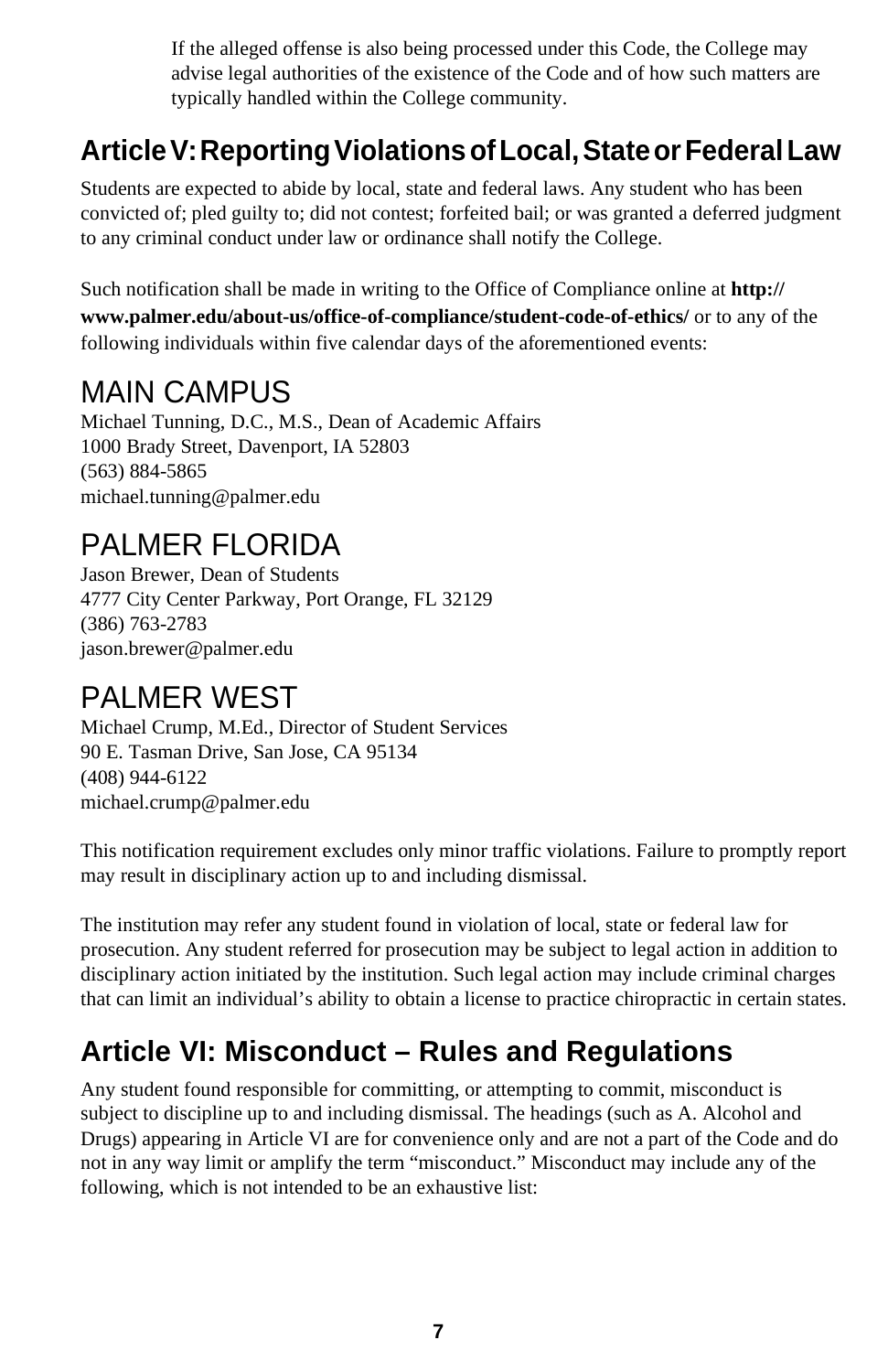# **Part I. General**

## **A. Alcohol and Drugs**

- 1. Use, possession, manufacturing or distribution of drugs or abuse including, but not limited to, solvents; hallucinogens; narcotics; depressants; stimulants; or other controlled substances except as expressly permitted by law.
- 2. Use, possession, manufacturing or distribution of alcoholic beverages, except as expressly permitted by law and College regulations, or public intoxication.
- 3. Providing alcoholic beverages, in any circumstance, to be used by, possessed by or distributed to any person under twenty-one (21) years of age.
- 4. Driving while under the influence of alcohol or any illegal substances.
- 5. Any other violation of the College's Drug andAlcohol Use Policy.
- 6. Reporting to class under the influence or discovered to be under the influence of alcohol, controlled substances, or other drugs of abuse during the work/ school day.
- 7. Reporting to class under the influence of prescription and/or non-prescription medications which may threaten or endanger the health, safety and/or wellbeing of any member of the College community.

## **B. Collegiality**

- 1. Failing to comply or to comply in a timely manner with the directives of the College, College officials, College security or law enforcement officers acting in performance of their duties.
- 2. Failing to treat members of the College community with the courtesy and respect that students, staff, faculty or any other individual associated with or conducting business with the College should reasonably expect.
- 3. Failing to regard and refer to all peers and College employees with honor, giving credit where it is due.

## **C. Dishonesty**

Acts of dishonesty include, but are not limited to, the following:

- 1. Cheating, which includes, but is not limited to:
	- a. Knowingly assisting another student in committing an act of cheating; or other forms of academic dishonesty.
	- b. Use of any unauthorized assistance in taking quizzes, tests or examinations.
	- c. Unauthorized collaboration on homework, projects or other assignments.
	- d. Use of sources beyond those authorized by the instructor in writing papers, preparing reports, solving problems or carrying out other assignments.
	- e. The acquisition, without permission, of tests or other academic material belonging to a member of the College faculty or staff.
	- f. Engaging in any behavior specifically prohibited by a faculty member in the course syllabus or class discussion.
- 2. Plagiarism, which includes, but is not limited to:
	- Submitting examinations, themes, reports, drawings, laboratory notes, undocumented quotations, computer-processed materials or other materials as one's own work when such work has been prepared by another person.
	- b. The use—by paraphrase or direct quotation—of the published or unpublished work of another person without full and clear acknowledgement.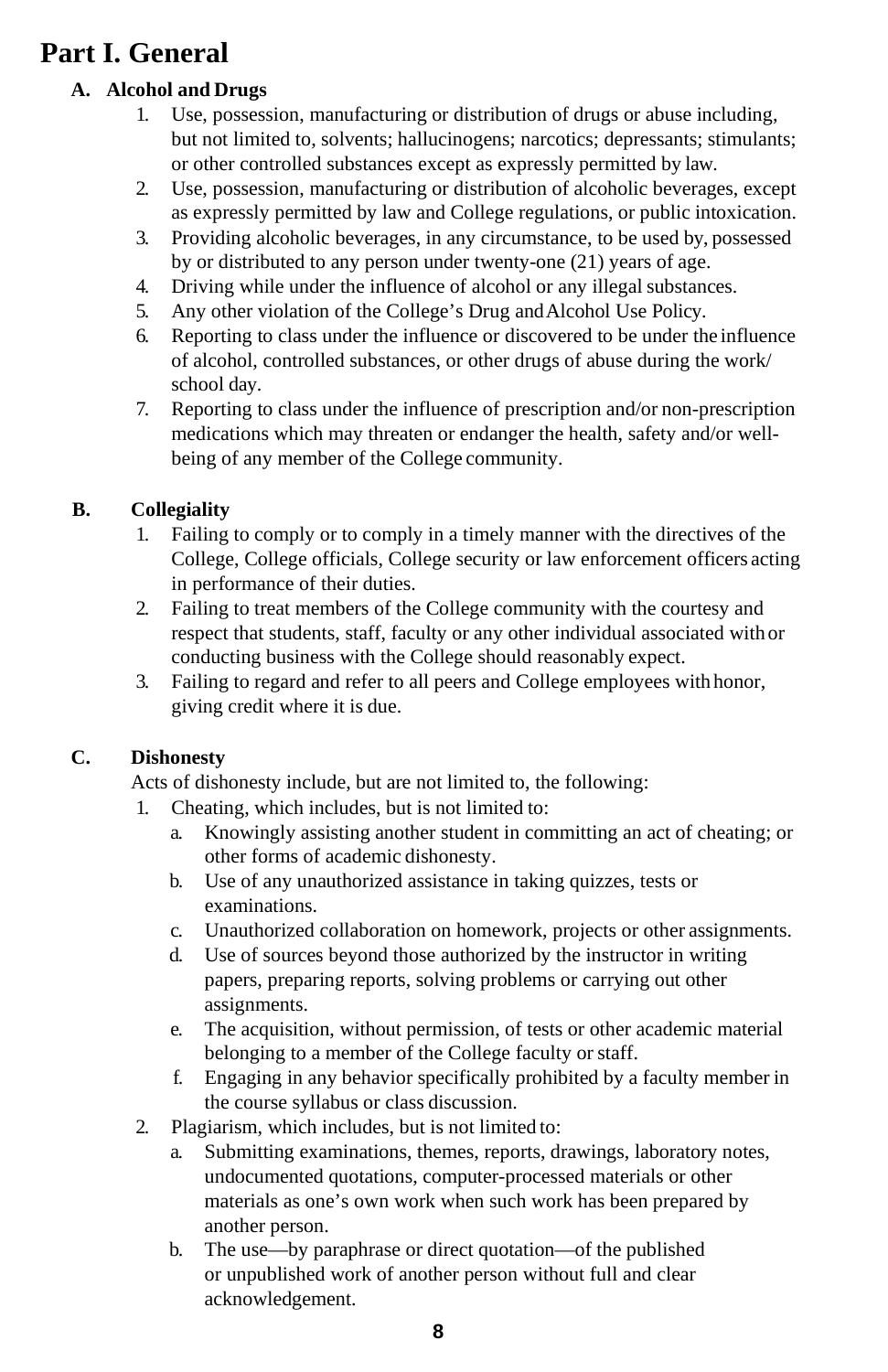- c. The failure to acknowledge the use of materials prepared by another person or agency engaged in the selling of term papers or other academic materials.
- 3. Unauthorized use, possession, distribution, buying or selling of examinations, library materials, laboratory materials or other course-related materials.
- 4. Unauthorized use, possession, distribution, buying or selling of any previous assessment material not authorized for student use by an instructor.
- 5. Unauthorized changing of answers on a graded quiz, examination, and/or assignment.
- 6. Unauthorized changing of grades on an examination, in an instructor's grade book or on a grade report, or unauthorized access to academic computer records.
- 7. Furnishing false information, nondisclosure or misrepresentation to the College or any member of the College community.
- 8. Furnishing false information, nondisclosure or misrepresentation to any individual associated with or conducting business with the College in a manner that adversely affects the College and/or the members of the College community and/or in the pursuit of their objective.
- 9. Signing in for another student, or permitting another student to sign in for them, on a class attendance sheet for a class in which the student was not in attendance.
- 10. Failure to report violations of local, state or federal law to the College under Article V.
- 11. Forgery, alteration, misuse, unauthorized use or unauthorized possession of any College or other document, record instrument of identification, or College resource.
- 12. Tampering with the election of any College-recognized/registered student organization.
- 13. Unauthorized use or possession of materials, electronic devices or other aids during quizzes, examinations or other testing or evaluation venues.
- 14. Substituting for another student or permitting another person to substitute for oneself in taking an examination or any other academic evaluation process.
- 15. Unauthorized download, creation, sale, transfer, access, reproduction or distribution of copyrighted material or patented inventions, including, but not limited to, audio materials, video materials or research materials; or of any course materials, whether copyrighted or not, distributed by a faculty member, such as a faculty member's notes, PowerPoint presentations, handouts, tests, outlines and similar materials.

## **D. Disruption/Obstruction**

- 1. Disruption or obstruction or inciting others to disrupt or obstruct teaching, learning, research, administration, disciplinary proceedings and/or any other College operations, proceedings and activities, including its public service functions or other authorized non-College activities.
- 2. Participating in a demonstration, riot or activity that disrupts the normal operation of the College and/or infringes on the rights of others, or leading or inciting others to disrupt scheduled and/or normal activities including, but not limited to, obstruction that interferes with freedom of movement, either pedestrian or vehicular.
- 3. Conduct that is disorderly, lewd or indecent; breach of peace; or assisting, encouraging or facilitating another person to breach the peace.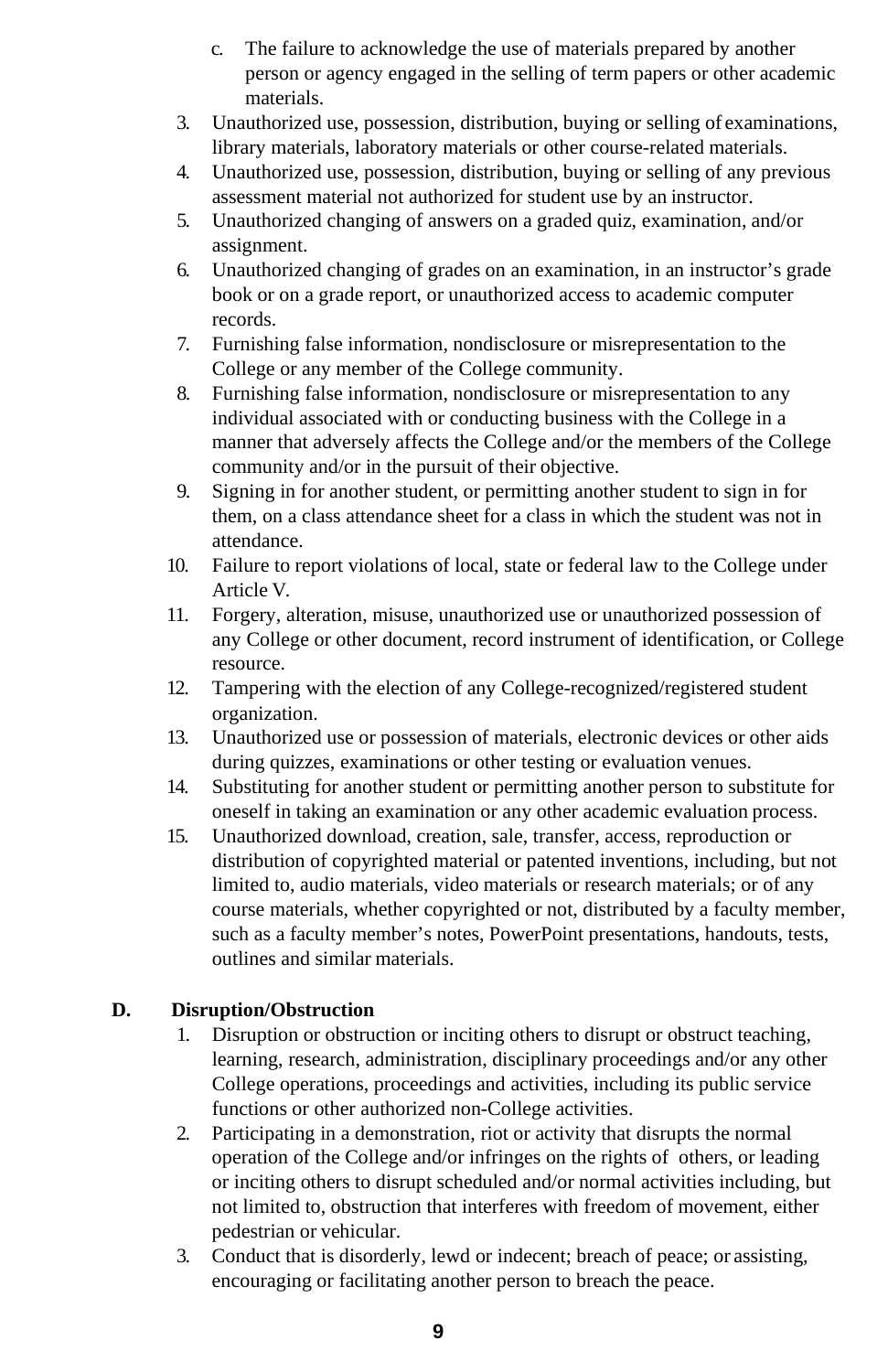4. Engaging in individual or group conduct that is abusive, indecent, unreasonably loud or similar disorderly conduct that infringes upon the privacy, rights or privileges of others, or disturbs the peace, orderly process, education or employment of any member of the College community or any other person.

### **E. Gambling**

Engaging in or offering games of chance for money or other gain in violation of federal, state or local laws.

#### **F. Harassment**

- 1. Harassment consists of any verbal, visual, written or physical conduct that:
	- a. Is sufficiently severe, persistent or pervasive that it adversely affects, or has the purpose or logical consequence of interfering with an individual's education; or
	- b. Creates an intimidating, hostile or offensive environment.
- 2. Bias-Related Harassment includes harassment of a person or group because of factors such as race, ethnicity, religion, gender, sexual orientation, age, creed, national origin, disability, political affiliation or veteran status.

### **G. Bullying**

Bullying is unwanted offensive and malicious behavior which undermines an individual or group through persistently negative verbal or psychological abuse. There is typically an element of vindictiveness and the behavior is calculated to threaten, undermine, patronize, humiliate, intimidate or demean the recipient.

Bullying is not about occasional differences of opinion, conflicts and problems in relationships as these may be part of life. Bullying can adversely affect dignity, health, and productivity. Examples of bullying include, but are not limited to:

- 1. Cyberbullying is the use of electronic devices to convey a message in any format (i.e. text, image, audio, video) that defames, intimidates, harasses, frightens, stalks or is otherwise intended to harm, offend or humiliate another individual or group of individuals in a deliberate, repeated, hostile or unwanted manner under the perpetrator's true or a false identity.
- 2. Physical bullying is pushing, shoving, kicking, poking, and/or tripping; assault or threat of physical assault; damage to a person's work/schoolarea or property; damage to or destruction of a person's work/school product or personal property.
- 3. Verbal bullying is repeated slandering, ridiculing, or maligning of a person or persons, addressing abusive and offensive remarks to a person or persons in a sustained or repeated manner; or shouting at others in public and/or in private where such conduct is so severe or pervasive as to cause or create a hostile or offensive educational or working environment or unreasonably interfere with the person's work or school performance or participation.
- 4. Nonverbal bullying can consist of directing threatening gestures toward a person or persons or invading personal space after being asked to move or step away.
- 5. Anonymous bullying can consist of withholding or disguising identitywhile treating a person in a malicious manner, sending insulting or threatening anonymous messages, placing objectionable objects among a person's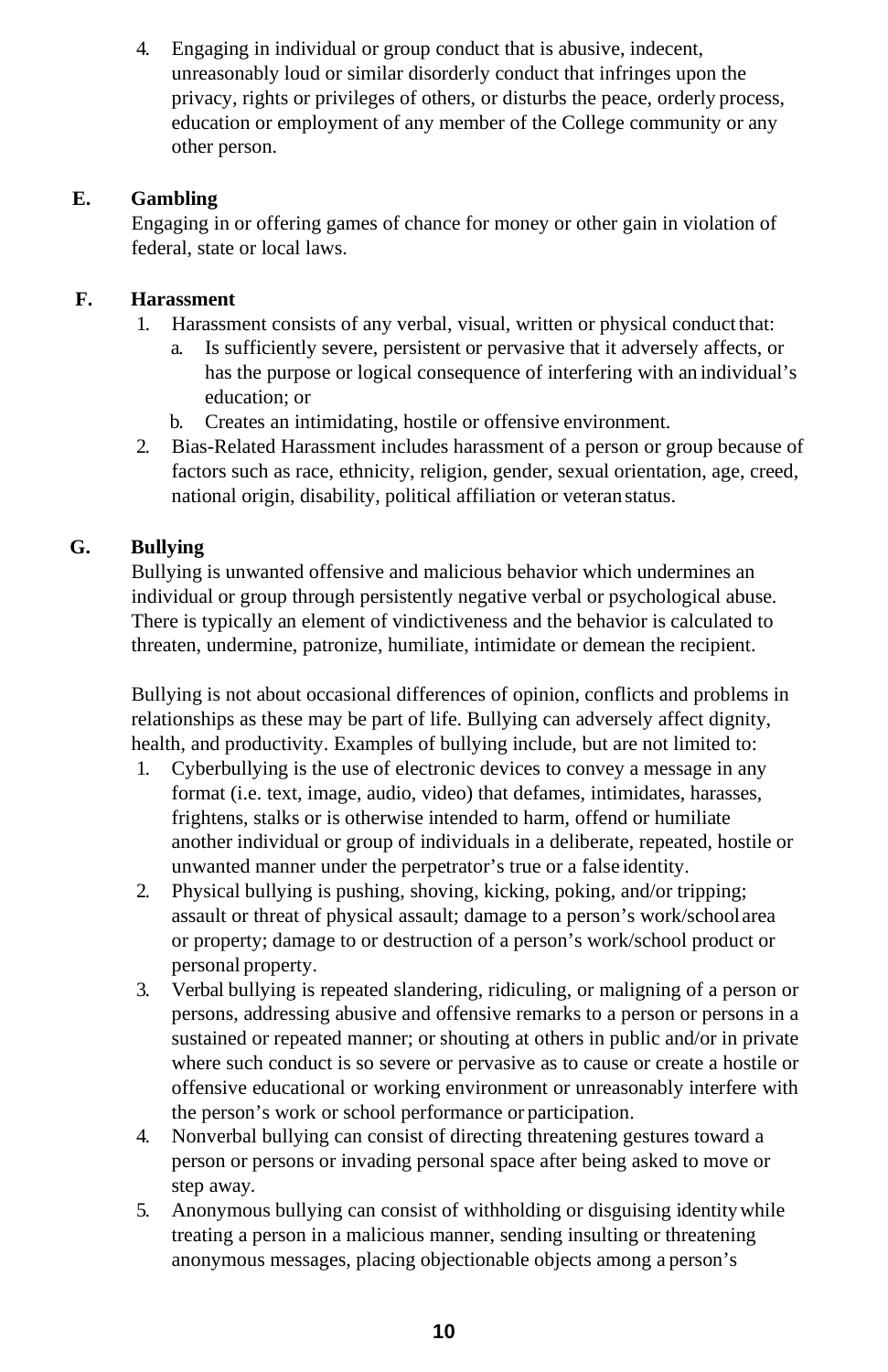belongings, or leaving degrading written or pictorial material about a person where others can see.

6. Threatening behavior toward a person's job or well-being can be bullying and can consist of making threats, either explicit or implicit to the security of a person's job, position or personal well-being. It is not bullyingbehavior for a supervisor to note an employee's poor job performance and potential consequences within the framework of College policies and procedures, or for an instructor or academic program director to advise a student of unsatisfactory academic work and the potential for course failure or dismissal from the program if uncorrected.

### **H. Sexual Misconduct/Harassment**

- 1. Sexual misconduct or threats of sexual misconduct including, but not limited to, the following:
	- a. Sexual intercourse or sexual touching, however slight, by one person upon another without effective consent or when it involves compelling a person to submit to such conduct by force, threat of force, use of intoxicants to impair a victim's ability to give consent, or otherwise taking advantage of any impairment which might render a person incapable of making a reasonable or rational decision about sexual activity.
	- b. Obscene or indecent behavior, which includes, but is not limited to, exposure of one's sexual organs or the display of sexual behaviorthat would reasonably be offensive to others.
- 2. Conduct of a sexual nature that creates an intimidating, hostile or offensive environment for another person. This includes unwanted, unwelcome, inappropriate or irrelevant sexual or gender-based behaviors, actions or comments.
- 3. Any other violation of the College's Sexual Misconduct Policies.

## **I. Stalking**

- 1. Stalking refers to engaging in conduct directed at an individual that would cause any reasonable person to fear for his/her safety or that of others, or that inflicts emotional distress.
- 2. Cyber-stalking refers to stalking that occurs through information and communication technologies.
- 3. Stalking, in violation of federal, state or local laws or the College'spolicies.

## **J. Health and Safety**

- 1. Physical abuse, verbal abuse, threats, intimidation, harassment, and/or coercion.
- 2. Any conduct that threatens or endangers the health; safety; education; or employment of any member of the College community, clinic patients or any other person.
- 3. Engaging in individual or group conduct that is violent, including, but not limited to, behavior as defined in the Campus Violence Policy.
- 4. Hazing, in violation of federal, state or local laws or the College'spolicies, rules or regulations.
- 5. Reporting the presence of a fire, bomb, explosive or incendiary device without good reason to believe the facts reported are true.
- 6. Misusing or damaging fire or other safety equipment.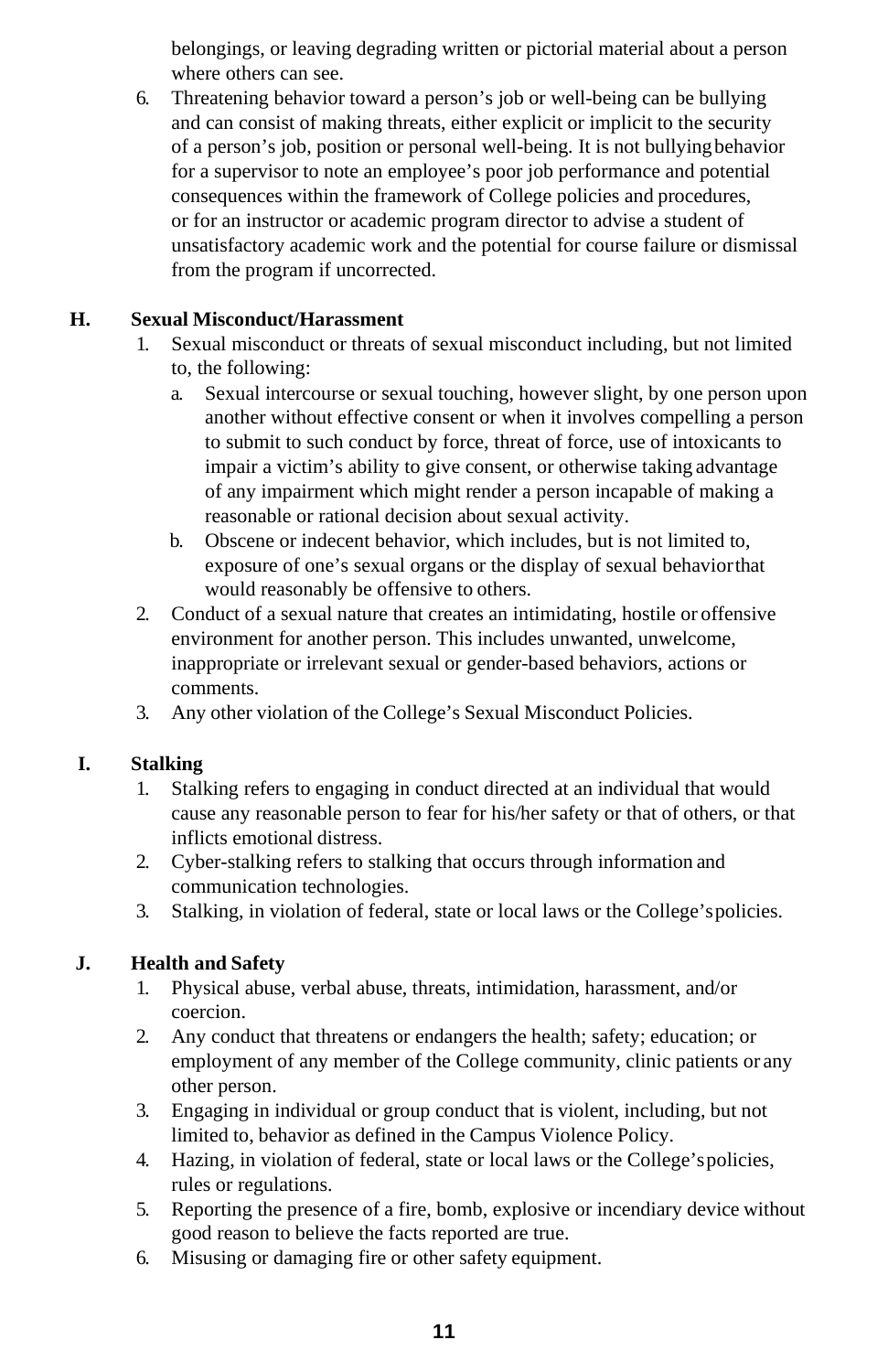### **K. Identification**

- 1. Permitting the use of any Palmer identification by anyone other than the authorized user.
- 2. Inappropriate or unauthorized use of another person's Palmeridentification.
- 3. Permitting another person to use his/her other non-Palmer identification.
- 4. Inappropriate use of another person'sidentification.
- 5. Impersonation or misrepresenting the authority to act on behalf of another person or the College.
- 6. Forgery, alteration, or misuse of identification, documents, records, keysor access codes.
- 7. Manufacture, distribution, delivery, sale, purchase, possession or use offalse identification.
- 8. Failure to identify oneself to College officials, College security or law enforcement officers acting in performance of their duties when requested to do so.

### **L. Invasion of Privacy**

- 1. Unauthorized observation of a person in a location in which that person has a reasonable expectation of privacy, including, but not limited to:restrooms, locker rooms, showers and College-owned student housing.
- 2. Making, storing, sharing or distributing unauthorized video or photographic images or other likeness of a person in a location in which that person has a reasonable expectation of privacy, including, but not limited to: restrooms, locker rooms, showers and College-owned student housing.
- 3. Unauthorized installation, placement, set-up or use of audio, video, photographic or any other devices to capture, record, reproduce, display, distribute, observe, modify or store an individual's photograph, picture, portrait, image, voice or other likeness or engaging in any of the aforementioned in a location which that person has a reasonable expectation of privacy, including, but not limited to: restrooms, locker rooms, showers and College-owned student housing.

# **M. Misuse of College Resources or Property, Theft or Other Misuse of Computer Facilities and/or College Resources, including, but not limitedto:**

- 1. Failure to make payment for any debts owed to the College.
- 2. Unauthorized entry into a file to use, read or change the contents, or for any other purpose.
- 3. Unauthorized transfer of a file.
- 4. Use of another individual's identification and/or password.
- 5. Use of computing facilities and/or resources to interfere with the work of another student, employee or College official.
- 6. Use of computing facilities and/or resources to send obscene or abusive messages.
- 7. Use of computing facilities and/or resources to interfere with normal operations of the College computing system.
- 8. Use of computing facilities and resources in violation of copyright laws to include unauthorized downloading or peer-to-peer file sharing of copyrighted files.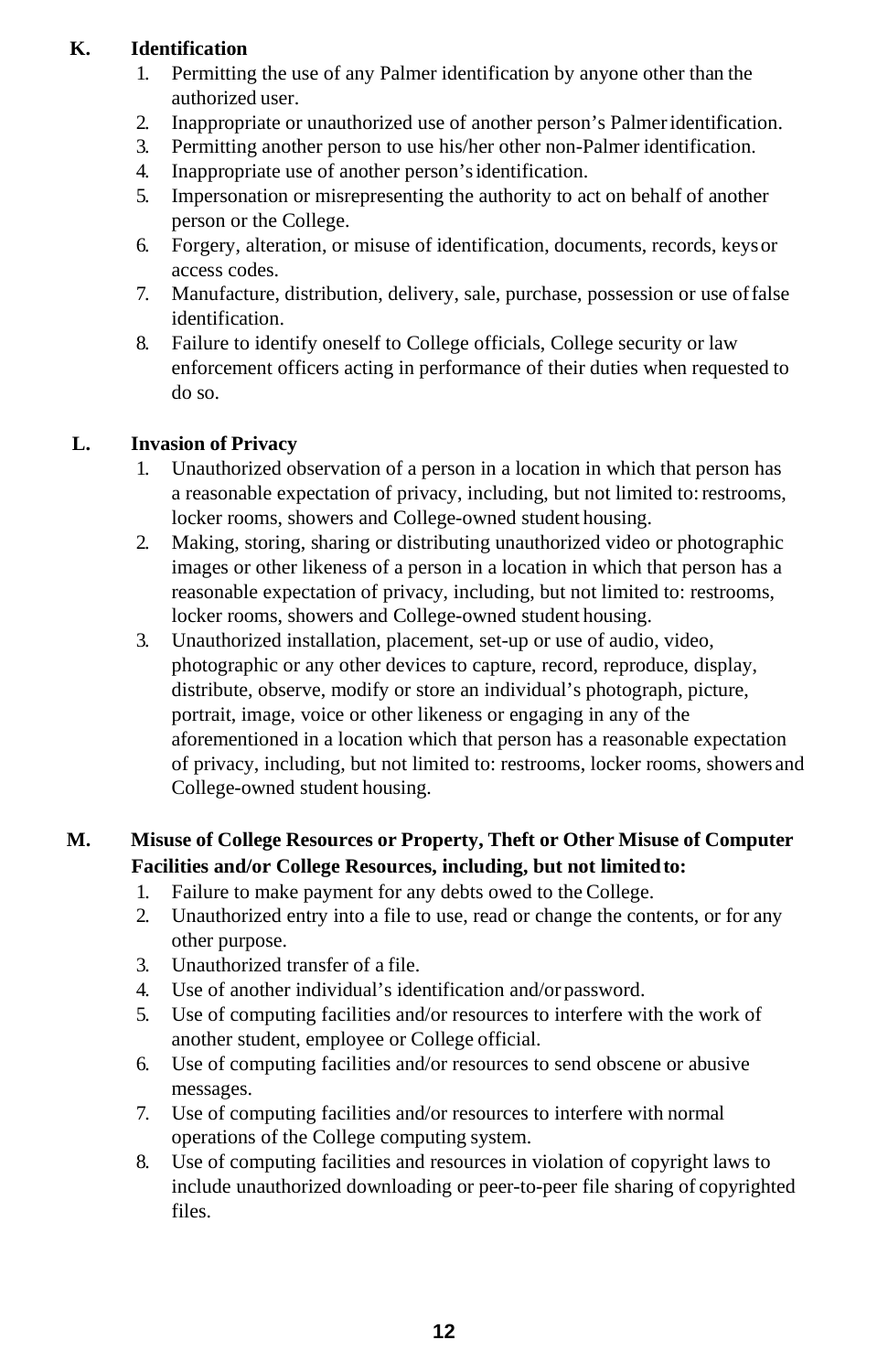- 9. Any violation of the College's computer or any other electronic communication use policy.
- 10. Attempted or actual theft of College property.
- 11. Damage to College property.
- 12. Possession, sale or purchase of College property or services that are known or reasonably, under the circumstances, should have been known to have been stolen.
- 13. Unauthorized use of the College telephone system, email, fax machines, computers, or other College equipment or resources.
- 14. Unauthorized possession, duplication or use of keys to any College premises or unauthorized entry to or use of College premises.
- 15. Misuse or unauthorized use of Palmer College of Chiropractic's name, crest, logo, seal, brand, trademark and/or other insignias.
- 16. Failure to obtain authorized permission for the use of Palmer College of Chiropractic's name, crest, logo, seal, brand, trademark and/or otherinsignias.
- 17. Any other misuse or unauthorized use of College property or resources.

### **N. Theft, Damage or Other Misuse of Property of Members of theCollege Community**

- 1. Attempted or actual theft of property of a member of the College community or other personal or public property.
- 2. Damage to property of a member of the College community or other personal or public property.
- 3. Possession, sale, or purchase of property or services that are known or reasonably, under the circumstances, should have been known to havebeen stolen.

### **O. Misuse of this Disciplinary Process**

Misuse of this disciplinary process, including, but not limited to:

- 1. Assisting, encouraging or facilitating another person to commit an abuse of the Code.
- 2. Failure to obey a notice from the Coordinator, a Hearing Panel,College official or office.
- 3. Falsification, distortion or misrepresentation of information to the Coordinator, a Hearing Panel, College official oroffice.
- 4. Disruption or interference with this disciplinary process.
- 5. Institution of a charge of misconduct, hearing and/or an appeal knowingly, without cause.
- 6. Attempting to discourage an individual's proper participation in, or use of,this process.
- 7. Providing false statements and/or false information during the disciplinary process.
- 8. Attempting to influence the impartiality of a member of the Hearing Panel, designated College Appeals official or other College official prior to and/or during the course of the hearing and/or appeal proceeding, including and until such time as a final written decision is issued.
- 9. Harassment (verbal, physical or visual); intimidation; retaliation and/or reprisal before, during and/or after the proceedings of any individual who:
	- Has reported misconduct or initiated a charge(s) of misconduct;
	- Filed a charge(s) of misconduct;
	- Is the Respondent to a charge(s) of misconduct;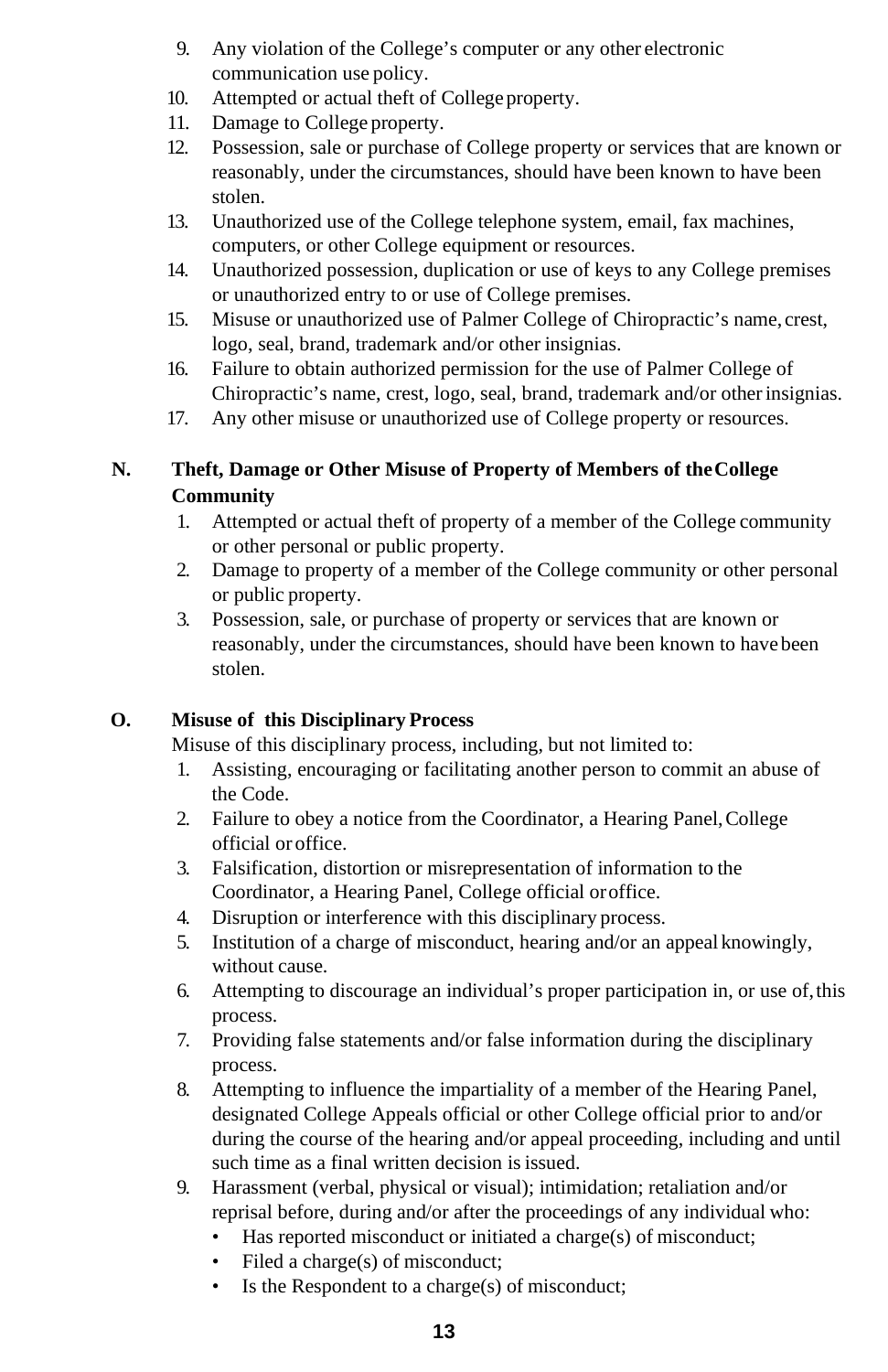- Served as a witness:
- Served as a Hearing Panel member;
- Served as an Appeals Official;
- Served as an investigator; or
- Participated in any other way in the procedures available.
- 10. Failure to comply with any sanction(s) imposed under theCode.
- 11. Assisting, encouraging or facilitating another person to commit misuse of this disciplinary process.

#### **P. Other Rules and/or Regulations**

- 1. Violations of published College policies, processes, guidelines, regulations or any other rules.
- 2. Violation of federal, state or local law.

#### **Q. Promotion of Non-College BusinessInterests**

- 1. Acting on behalf of faculty, staff, students and/or third party entrepreneurs who wish to promote their personal non-College business interests to other students, faculty and staff on or off campus without the prior written approval of the Vice Chancellor for Student Affairs. Such actions include but are not limited to:
	- a. Meetings;
	- b. Seminars;
	- c. Symposiums;
	- d. Workshops;
	- e. Conferences; or
	- f. Distributing promotional materials.
- 2. Acting as defined in section Q1, based upon either a promise or receipt of compensation, rewards and/or other incentives.

### **R. Traffic**

Failure to comply with College traffic and parking rules and regulations.

#### **S. Weapons**

- 1. Illegal or unauthorized use, possession or storage of firearms, weapons, explosives, fireworks or dangerous chemicals, even if legally possessed, on College premises or at College-sponsored or College-related activities or service functions on or off College premises or at non-College activities on or off College premises that adversely affects the College community and/or the pursuit of its objectives.
- 2. Illegal or unauthorized use, possession or storage of firearms, weapons, explosives, fireworks or dangerous chemicals, even if legally possessed, on College premises or at College-sponsored or College-related activities or service functions on or off College premises or at non-College activities on or off College premises that adversely affects the College community and/or the pursuit of its objectives in a manner that harms, threatens or causes fear to others.
- 3. Failure to comply with the College's WeaponsPolicy.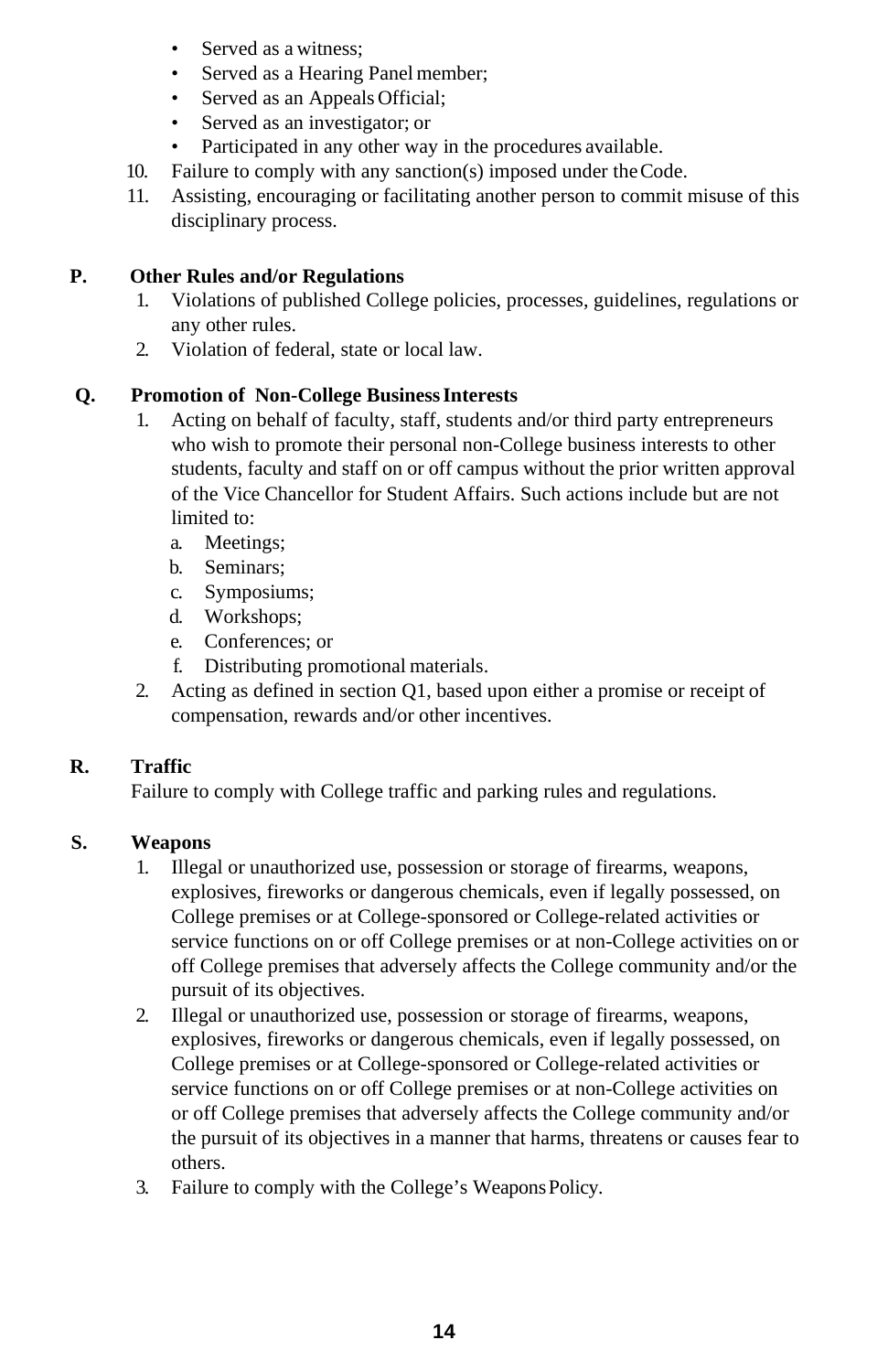# **Part II. Clinical**

# **A. Clinical Collegiality**

- 1. Failing to regard and refer to all peers, health professionals and College employees with honor, giving credit where it is due.
- 2. Failing to treat patients with respect; earn and maintain the trust of patients, patient families, faculty, staff, College officials and the generalpublic.
- 3. Failing to comply with the directives of clinic College officials acting in performance of their duties.

# **B. Clinical Dishonesty**

- 1. Furnishing false information, nondisclosure or misrepresentation to the College, or any member of the College community or clinic patient.
- 2. Forgery, alteration or misuse of any College document record, clinic record, protected health information or instrument of identification.
- 3. Unauthorized possession or access to any College document record, clinic record, protected health information or instrument of identification.

# **C. Clinical Misrepresentation**

- 1. Misrepresenting or allowing oneself to be presented or represented as a Doctor of Chiropractic or anything other than as a student chiropractic intern to patients or the public.
- 2. Practicing chiropractic without a license under applicable state law outside of the legal scope provided for chiropractic students.
- 3. Performing chiropractic adjustments on another person without supervision and/or authorization from assigned College clinicians, instructors and/or other licensed Doctors of Chiropractic specifically designated by the College.
- 4. Soliciting another individual for an adjustment and/or any other chiropractic or healthcare or providing such care outside of an approved clinical or classroom setting or without proper supervision or license.

# **D. Invasion of Privacy in the Clinics**

- 1. Unauthorized observation of a person in a location in which that person has a reasonable expectation of privacy while receiving patient care.
- 2. Making, storing, sharing or distributing unauthorized video or photographic images of a person in a location in which that person has a reasonable expectation of privacy while receiving patient care.
- 3. Unauthorized observation and/or making, storing, sharing or distributing unauthorized video or photographic images of patient records.

# **E. Other Clinic Rules and/orRegulations**

Violations of published or taught clinic policies, procedures, rules or regulations.

# **F. Patient Care**

- 1. Withdrawing from the care of a patient without prior approval from the clinic doctor of record, or neglecting or abandoning the care of a patient to which the intern is assigned. All recommendations of referral, care and/or transfer of a patient for any reason are privileges reserved only to the attending clinic faculty doctor.
- 2. Subordinating the health and welfare of the patient and the quality of patient care to the student's expectation of academic, personal or other remuneration or lack thereof.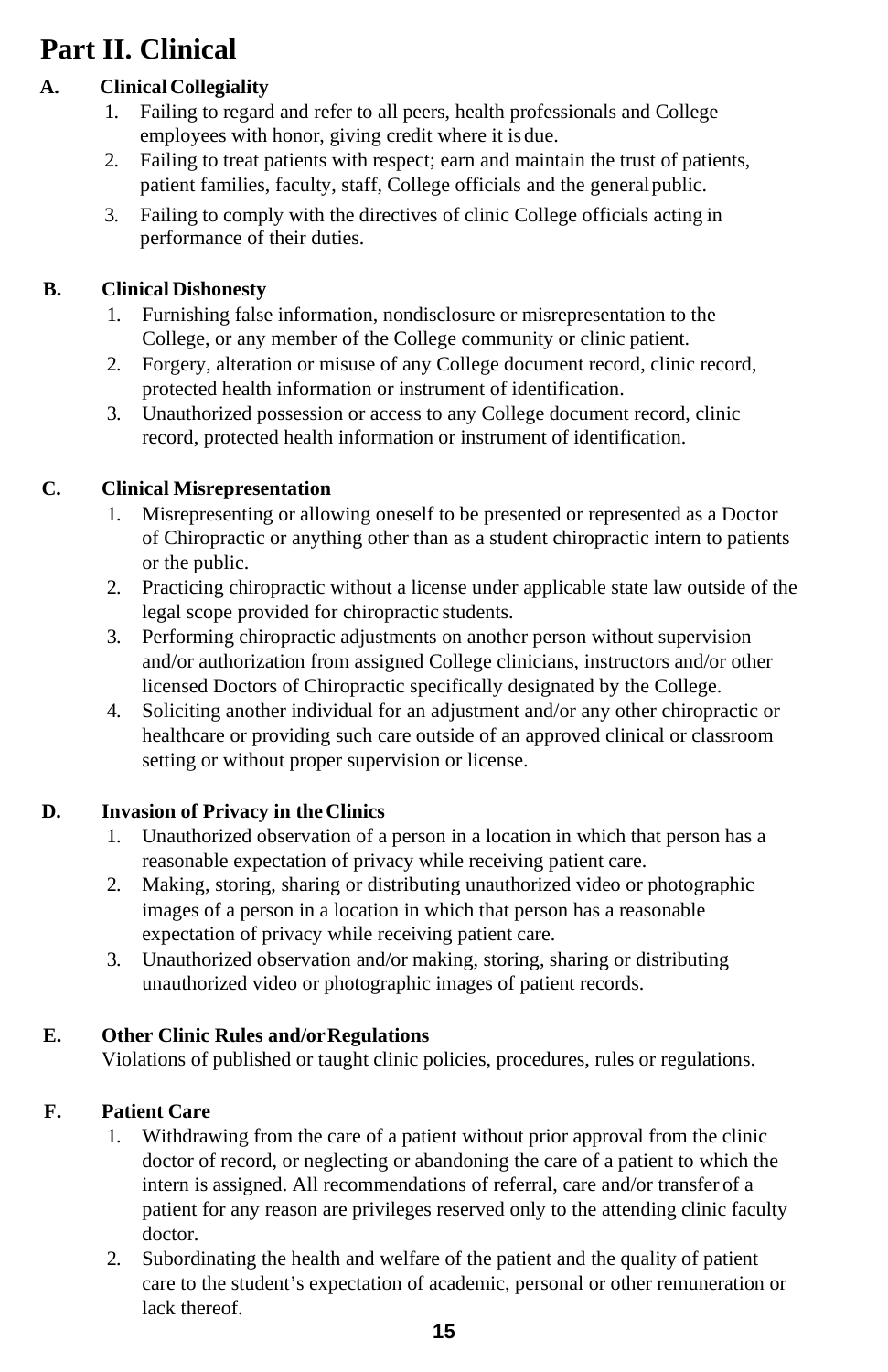- 3. Inducing or attempting to induce patients, members of a patient's family, or any other individual to submit to chiropractic care in exchange for compensation or anything else of value
- 4. Transporting patients to or from College premises for the purpose of patient evaluation or care.
- 5. Advertising chiropractic services other than specifically defined and allowed by state, the College and clinic regulations.
- 6. Engaging solicitors or agents for the purpose of soliciting patients or becoming involved in such endeavors.
- 7. Failing to suspend, terminate or limit the scope of involvement with patients when a student's personal circumstances, problems or conflicts interfere, or have the potential to interfere with patient care.

## **G. Patient Records**

- 1. Violating the confidentiality of protected health information obtained and/ or recorded in the course of patient-related care unless otherwise released in writing by the patient.
- 2. Unauthorized storage of ePHI (Electronic Protected Health Information) on portable devices to include: laptops, home-based personal computers, PDAs and Smart Phones, library or other public workstations and Wireless Access Points (WAPs), USB Flash Drives and Memory Cards, floppy disks, CDs, DVDs, backup media, email, Smart cards, and Remote Access Devices.
- 3. Failing to adequately disguise or redact patient identity from protected health information used in writing, reports, classroom lectures or in other public forums.
- 4. Unauthorized removal of patient records, radiographs, images or any other protected health information from clinic facilities.
- 5. Failing to accurately note in patient records all data derived directly from the patient, all clinical assessments of the patient, all changes in the patient's

condition, all recommendations to the patient and all care delivered to and/or performed on the patient.

## **H. Alcohol and Drugs**

- 1. Reporting to clinics under the influence or discovered to be under the influence of alcohol, controlled substances, or other drugs of abuse during the work/school day.
- 2. Reporting to clinics under the influence of prescription and/or nonprescription medications which may inhibit the ability to perform clinic duties, or which may threaten or endanger the health, safety and/or well being of any member of the College community, clinic patients or any other person.

# **Article VII: Initiating/Filing Charges of Misconduct**

# **A. Responsibility toReport**

All members of the College community share in the responsibility for promoting and supporting the Code. In addition, members of the College community are to immediately report any behavior or conduct that may be interpreted as a violation of this Code to any of the following coordinators: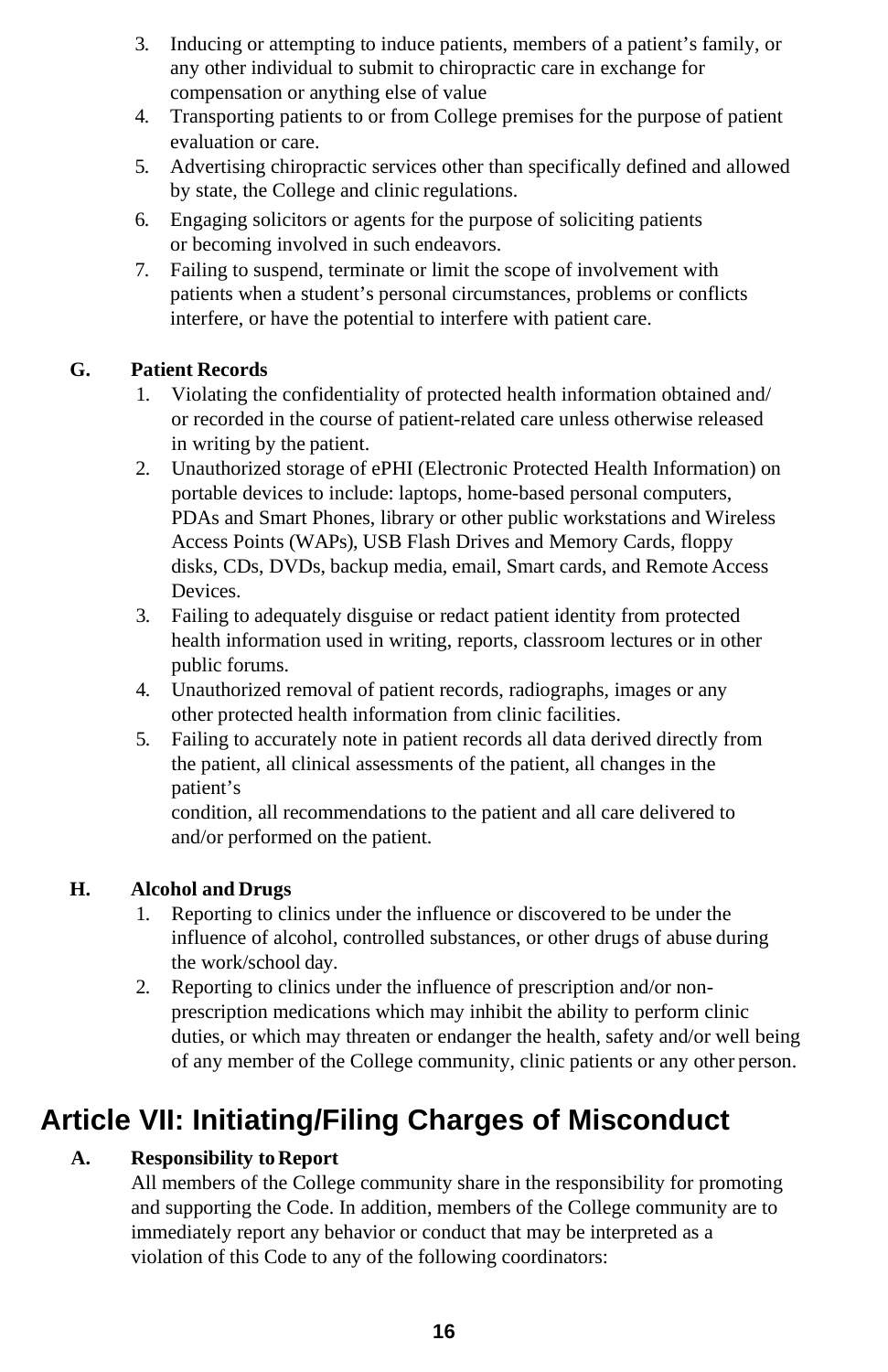# MAIN CAMPUS

Lori Larsen, B.A., Compliance Specialist Also Serving as Student Code of Ethics Coordinator Office of Compliance 1000 Brady Street, Davenport, IA 52803 (563) 884-5246 [lori.larsen@palmer.edu](mailto:lori.larsen@palmer.edu)

# PALMER FLORIDA

Jason Brewer, M.S., Student Code of Ethics Coordinator Also Serving as Coordinator Designee Office of Student Services 4777 City Center Parkway, Port Orange, FL 32129 (386) 763-2781 jason.brewe[r@palmer.edu](mailto:cheryl.shaw@palmer.edu)

# PALMER WEST

Michael Crump, M.Ed., Student Code of Ethics Coordinator Also Serving as Coordinator Designee Office of Student Services 90 E. Tasman Drive, San Jose, CA 95134 (408) 944-6122 [michael.crump@palmer.edu](mailto:michael.crump@palmer.edu)

## **B. Members of the College Community**

- 1. Any member of the College community may initiate/file charges of misconduct with the Coordinator against any student for misconduct.
- 2. Similarly, such charges may be filed with the Coordinator against any student organization or club, its student officers and student members who may be found collectively and/or individually responsible for misconduct when such misconduct is either authorized, encouraged, directed, tolerated, supported by, and/or committed in association with the organization or club.

Except as provided in Article II, Section B, number 5, any allegation of misconduct is subject to the procedures outlined in Article IX and/or X.

# **C. The College**

In its sole discretion, the College may initiate a charge of misconduct, join with a member of the College community who has filed a charge or follow up and take through the process any charge initially brought by another.

## **D. Retaliation**

Any person involved in a charge of misconduct has the right to be free from retaliation of any kind. The College strictly prohibits retaliation or reprisal against an individual who:

- 1. Has reported/initiated a charge(s) of misconduct;
- 2. Filed a charge(s) of misconduct;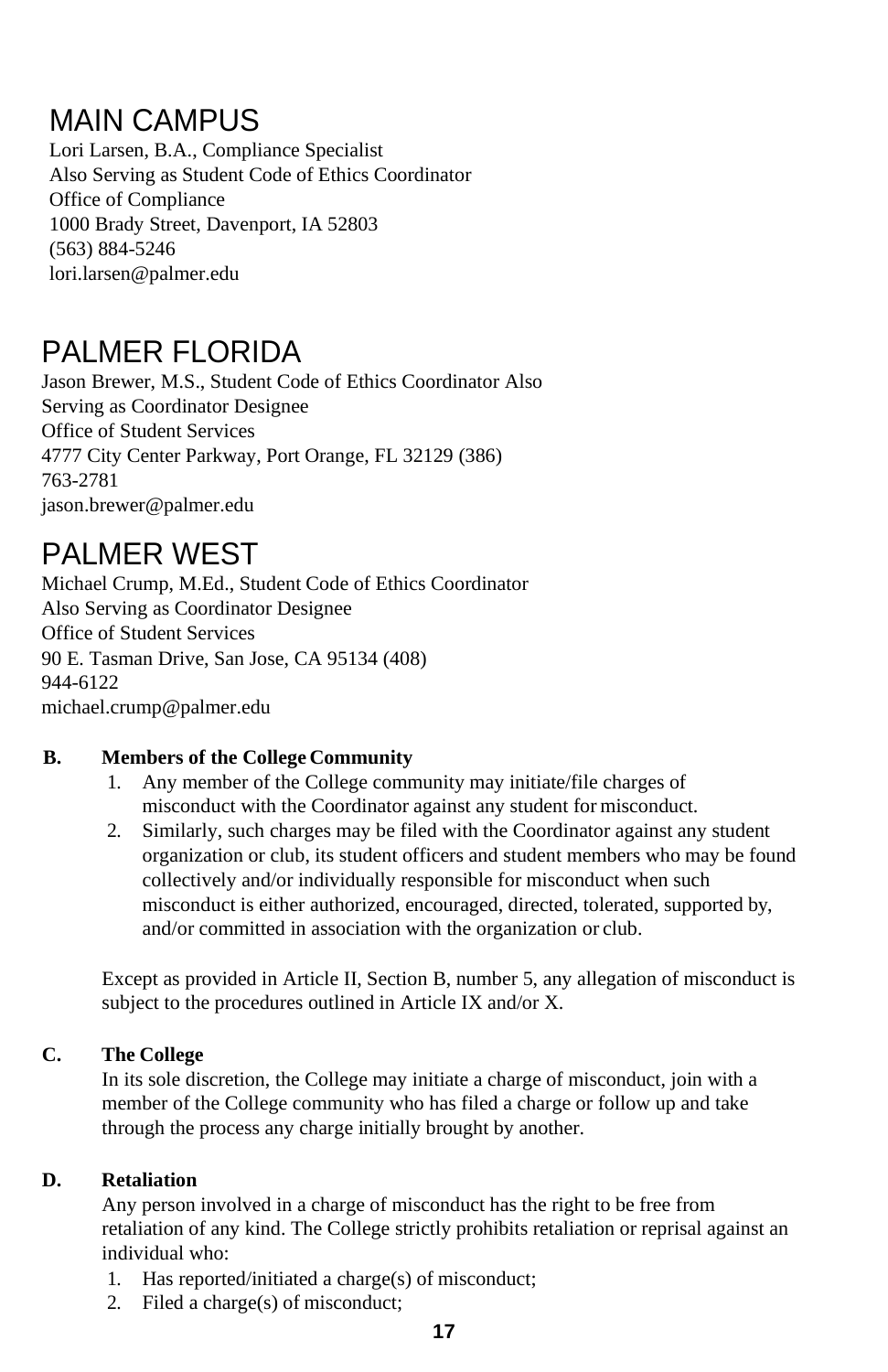- 3. Is the Respondent to a charge(s) of misconduct;
- 4. Served as a witness;
- 5. Served as a Hearing Panel member;
- 6. Served as a designated College AppealOfficial;
- 7. Served as an investigator; or
- 8. Participated in any other way in the procedures available.

#### **E. Timing**

Any charges of misconduct should be submitted as soon as possible after the event takes place, preferably within 30 academic days.

#### **F. Preparing Charges of Misconduct**

Charges of misconduct shall be prepared in writing and directed to the Coordinator, who is responsible for the administration of these disciplinary procedures.

#### **G. Charge of Misconduct Form**

A charge of misconduct form may be obtained from the Palmer College website or from the Coordinator as follows:

- Main campus, Office of Compliance
- West campus, Office of Student Services
- Florida campus, Office of Student Services

### **H. Notification**

When the Coordinator receives a charge(s) of misconduct alleging that a student may have violated the Student Code of Ethics, the Respondent shall be notified by the Coordinator of the charge(s).

#### **I.** Presumption of Innocence

All Respondents are presumed innocent until a Hearing Panel finds misconduct was proven subject to a timely appeal.

### **J. Charge(s) of Misconduct in Process or Pending**

If a student withdraws from the College while a charge(s) is in process or impending, the College's resolution process must be completed and, if applicable, the Respondent must comply with any sanctions imposed prior to being reinstated as a student.

# **Article VIII: Interim Suspension**

- **A.** With or without filing a charge of misconduct a College official may suspend a student. Such suspension may be imposed:
	- 1. To ensure the safety and/or well-being of members of the College community or preservation of College property;
	- 2. To ensure the student's own physical or emotional safety and/orwell-being;
	- 3. If the student poses a definite threat of disruption of or interference with the normal operations of the College;
	- 4. Or should it be in the best interest of the College, the College community or the student to do so.
- **B.** During the interim suspension a student may be denied access to any or all of the following for which the student might otherwise be eligible—as the College official may determine to be appropriate: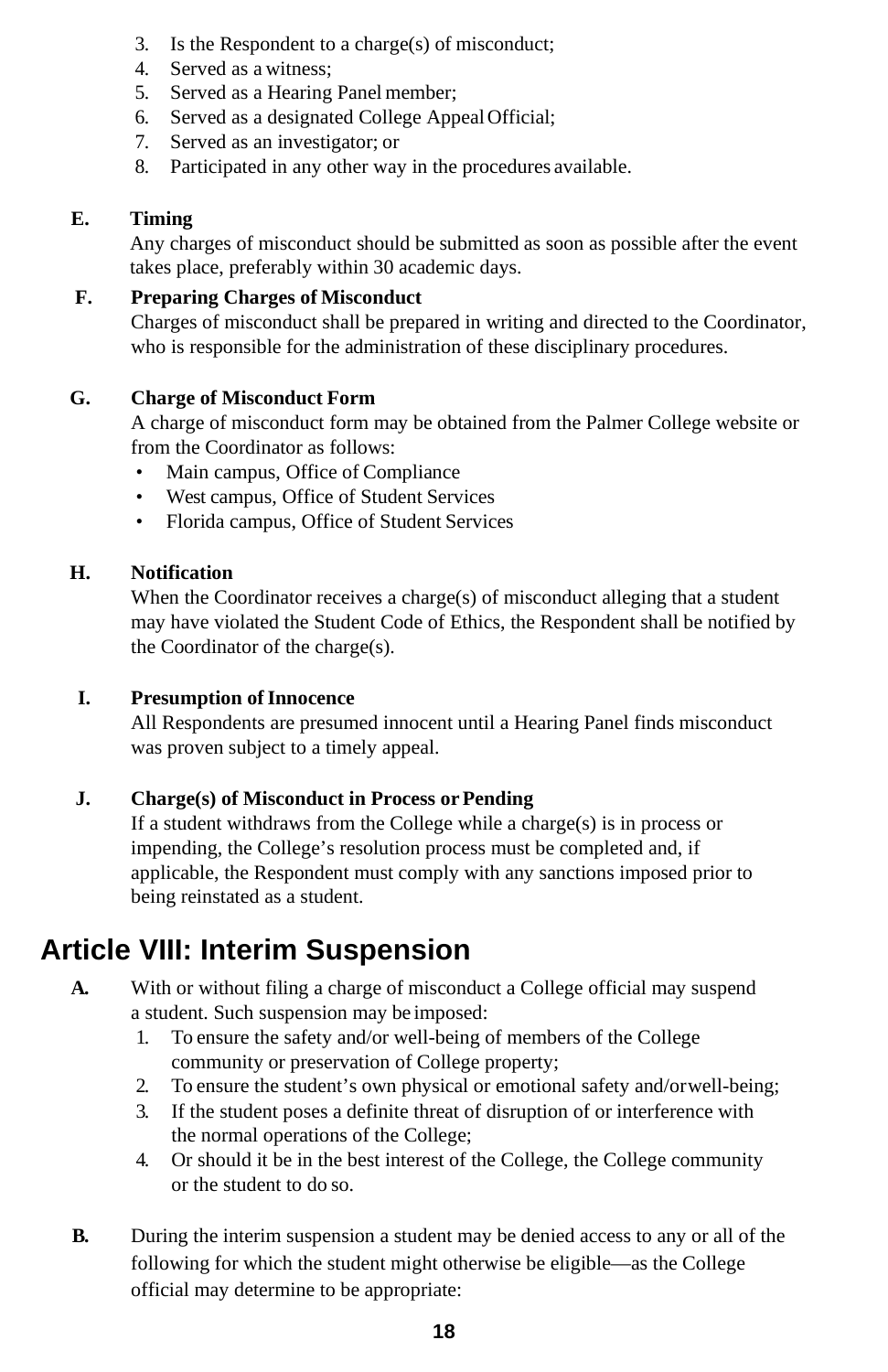- 1. College premises (including classes and/or clinics);
- 2. College activities and/or privileges;
- 3. During the interim suspension, a College official may direct the student not to contact in any manner certain individuals as identified.

# **Article IX: Informal Hearing Process**

- **A.** After the Coordinator provides the charge of misconduct to the Respondent, the Coordinator may then meet individually with the Filer and the Respondent to determine if the charge can be disposed of informally on a basis acceptable to the College.
- **B.** Alternatively, the Coordinator (in consultation with the other appropriate College Officials including the College's legal counsel), may dispose of the matter informally or refer it for hearing before the Hearing Panel.
- **C.** Any informal resolution will be documented and maintained by the Office of Compliance.
- **D.** Failure to comply with the resolution agreement may constitute separate grounds for a subsequent charge of misconduct under Article VI, Part I, Section O10 which reads: Failure to comply with any sanctions imposed under theCode.
- **E.** Use of the informal hearing procedure is not a prerequisite to initiating formal action.
- **F.** If the charges cannot be disposed of informally, the charges shall beformally presented to the Hearing Panel.

# **Article X: Formal Hearing Process**

# **A. Request for a Formal Hearing**

- 1. The Filer and/or the Respondent may request that the Coordinator schedule a formal hearing before the Hearing Panel.
- 2. The College may also request that the Coordinator schedule a hearing before the Hearing Panel.

## **B. Scheduling a Hearing**

A time shall be set for a formal hearing, as soon as reasonably possible. Maximum time limits for scheduling of hearings may be set or extended at the discretion of the Coordinator.

## **C. Appointment of Hearing Panel**

The Coordinator who administers the Code and its processes shall determine who hears and decides charges of misconduct.

## **D. Hearing Guidelines**

Hearings shall be conducted by the Hearing Panel according to the following guidelines:

- 1. Hearings normally shall be conducted in private.
- 2. Admission of any person to the hearing, with the exception of the Filer and the Respondent, shall be at the discretion of the Coordinator and witnesses may be excluded other than to testify.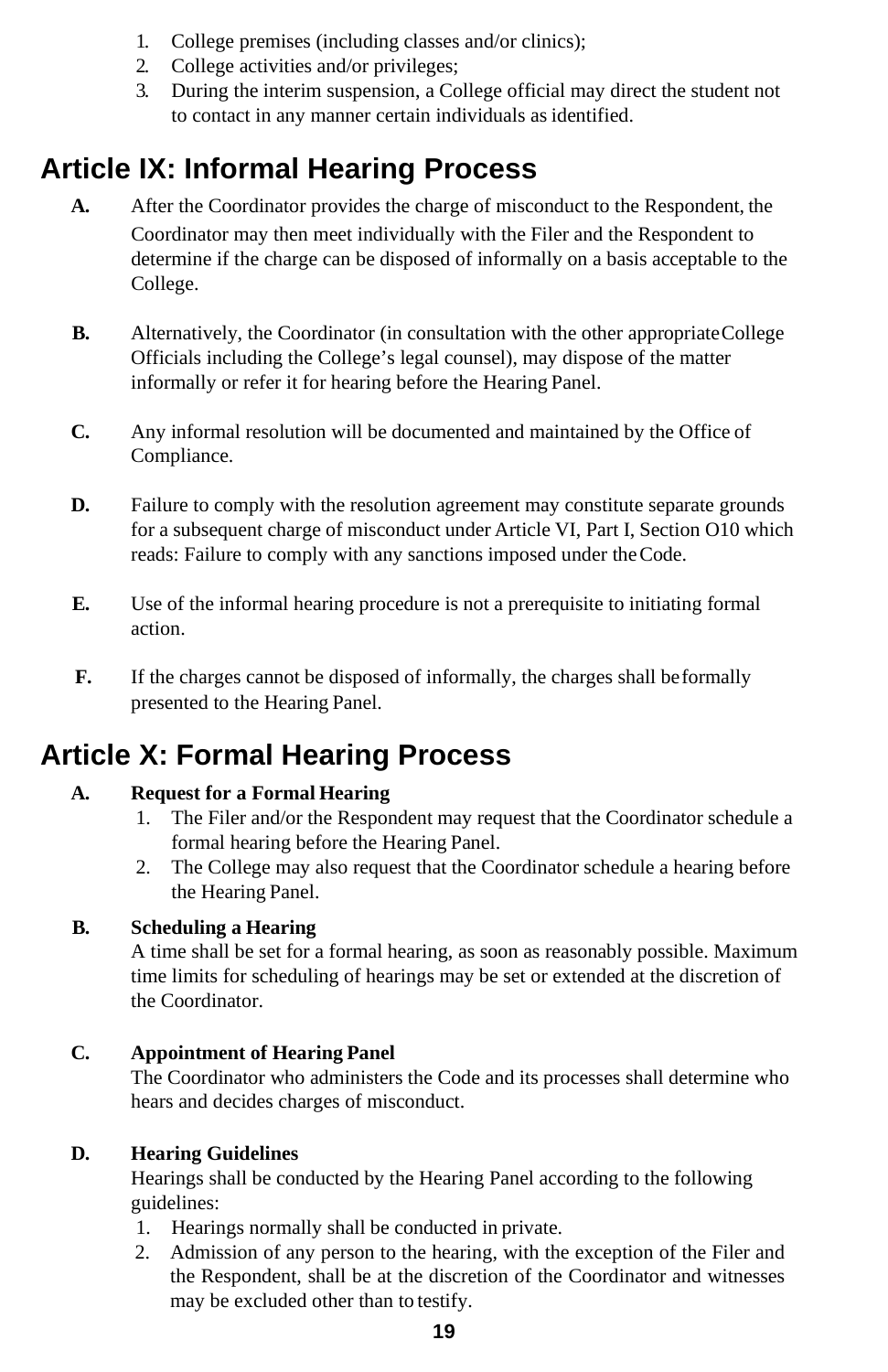- 3. In hearings involving more than one Respondent or Filer, the Coordinator in his/her sole discretion may permit the hearings concerning each to be conducted separately.
- 4. During the hearing the Filer and the Respondent have the right to be assisted by an advisor of their choosing present, at their own expense. The advisor may be an attorney. If either party retains an attorney, such party shall notify the Coordinator at least three academic days in advance of the hearing such that the nonrepresented party and the Panel may have the opportunity to obtain their own attorney. The Filer and Respondent are responsible for presenting his/her own case. Therefore, advisors are not permitted to speak or to participate directly in the hearing.
- 5. The Filer will have an opportunity to present any facts and/or evidence underlying the charges of misconduct alleged against the Respondent.
- 6. The Respondent will have an opportunity to present any facts and/or evidence in defense of the charges of misconduct alleged against the Respondent.
- 7. The Filer, the Respondent and the Hearing Panel will be given the opportunity to question any and all witnesses who present evidence. This opportunity to question is subject to the Coordinator's authority to decide whether the Filer or the Respondent may question one another directly or whether either of them may question witnesses directly, or if questions must be submitted to the Hearing Panel to decide which of the questions to ask, and who will ask those questions.
- 8. The Filer, Respondent or any witness may participate in a hearing remotely by way of telephone, video conferencing or other appropriate means, provided the identity of the person participating remotely is known to all parties, and all other guidelines and procedures described in this Student Disciplinary Code are followed.
- 9. Pertinent records, exhibits and affidavits may be accepted as evidence for consideration by the Hearing Panel at the discretion of theCoordinator.
- 10. All procedural questions are subject to the final decision of theCoordinator.
- 11. The Coordinator may reopen any hearing if charges of misconduct are amended or if the Hearing Panel requests additional evidence, which may include affidavits, exhibits and/or additional testimony.
- 12. There shall be a single, verbatim record, such as an audio recording, of all hearings before the Hearing Panel. The record shall be the property of the College. The Respondent will be given access for a personal opportunity to listen to the audio recording in the presence of the Coordinator or his/her designee. No one other than the Coordinator will be allowed to record the proceeding.
- 13. Criminal or civil court process, procedure and rules of evidence do not apply under this Student DisciplinaryCode.
- 14. Charges of misconduct are presumed to have been made in good faith.

## **E. Deliberation Following the Hearing**

After the hearing and any reopening, the Hearing Panel will deliberate by considering all of the relevant evidence and decide by majority vote whether the charge of misconduct has been proven.

## **F. Hearing Panel's Decision**

- 1. The Hearing Panel's decision shall be made on the basis of whether it is more likely than not that the Respondent engaged in misconduct.
- 2. No Respondent may be found to have engaged in misconduct solely because a charge was filed or because of failure to appear before the Hearing Panel.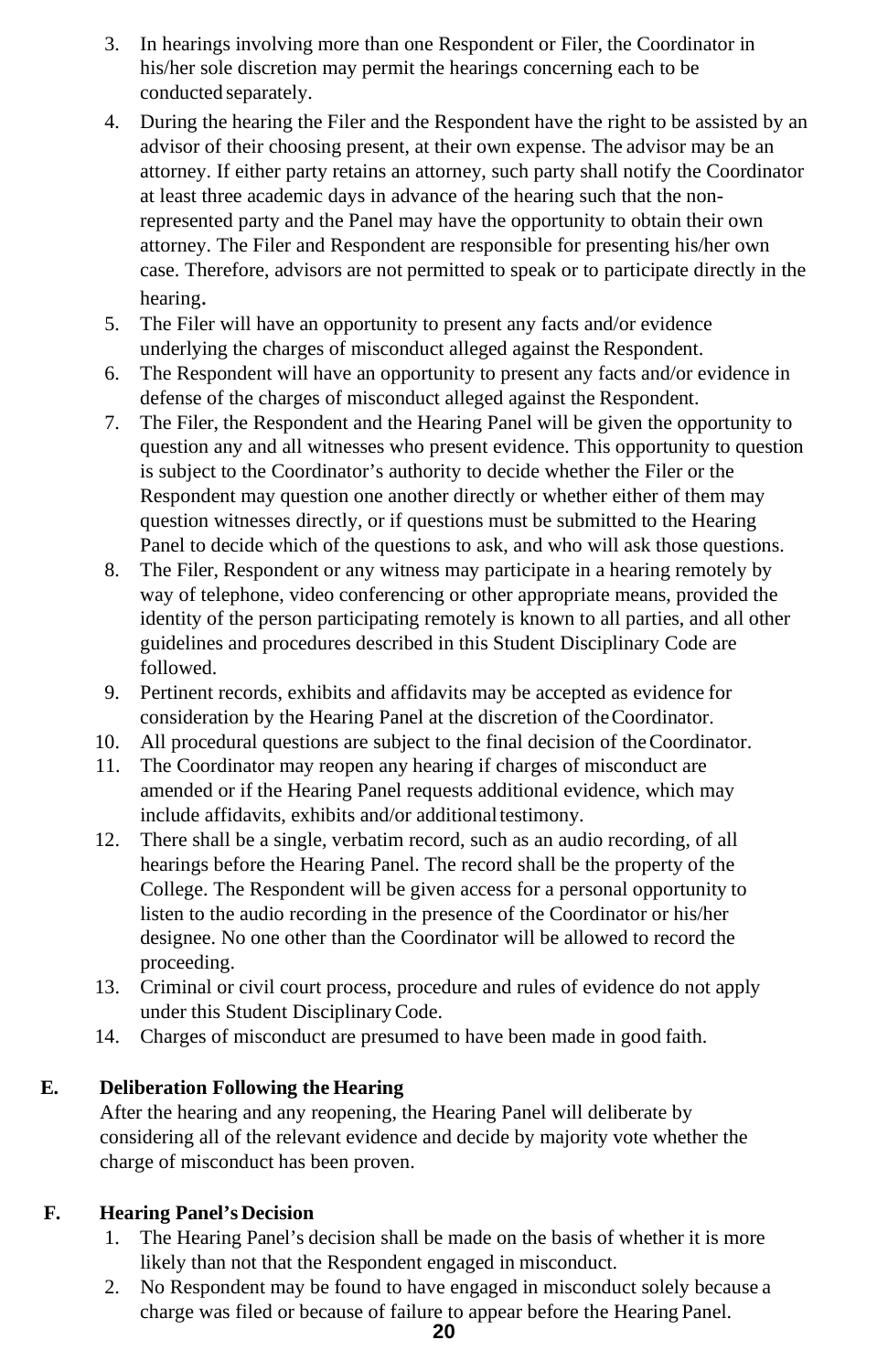- 3. In all cases, the evidence in support of the charges of misconduct shall be presented and considered.
- 4. If the Hearing Panel decides that misconduct was proven, this Panel will then impose the appropriate sanction(s).
- 5. The Hearing Panel will communicate in writing its decision to the Coordinator.
- 6. The Coordinator will notify the Respondent, in writing, of the Hearing Panel's decision.

### **G. Sanctions**

- 1. The following sanctions may be imposed for misconduct:
	- a. Warning: A written reprimand for misconduct.
	- b. Loss of privileges: Denial of specified privileges for a designated period of time.
	- c. Fines: Previously established and published fines may be imposed.
	- d. Restitution: Compensation for loss, damage or injury. This may take the form of appropriate services and/or monetary or material replacement.
	- e. Discretionary sanctions: Educational remediation, denial of academic credit, work assignments, services to the College, counseling, treatment or other related discretionary assignments.
	- f. Clinic suspension: Separation from the Clinic (with the exception of receiving patient care) for a definite period of time. Conditions for readmission may be specified.
	- g. College suspension: Separation from the College for a definite period of time. Conditions for readmission may be specified.
	- h. College residential premises suspension: Separation from the residence and any other College-owned residential premises for a definite period of time. Conditions for readmission may be specified.
	- i. College residential premises expulsion: Permanent separation from the residence and any other College-owned residential premises.
	- j. College dismissal: Permanent separation from theCollege.
- 2. This list of possible sanctions is not all inclusive.
- 3. More than one sanction may be imposed for any single finding of misconduct.
- 4. In deciding whether or not misconduct was proven, a Hearing Panel is not made aware of any prior charge(s) of misconduct; informal resolution(s) of such charges; formal proven charge(s) and formal sanctions imposed. However, once a subsequent charge of misconduct against the same Respondent is heard by a Hearing Panel and such subsequent charge is proven, then the Hearing Panel is made aware of informal resolution(s) of charge(s); formal proven charge(s) and formal sanctions imposed. The Hearing Panel may then consider these matters in deciding appropriate sanctions.
- 5. Sanction(s) may be more severe for Respondents previously found to have engaged in misconduct.
- 6. The College may withhold awarding a grade or a degree otherwise earned until the completion of the process set forth in this Code, including the completion of all sanctions imposed, if any.
- 7. Factual findings leading to expulsion requires agreement by a unanimous Hearing Panel.

## **H. Other Consequences**

The policies and rules that govern this College process and the policies and rules of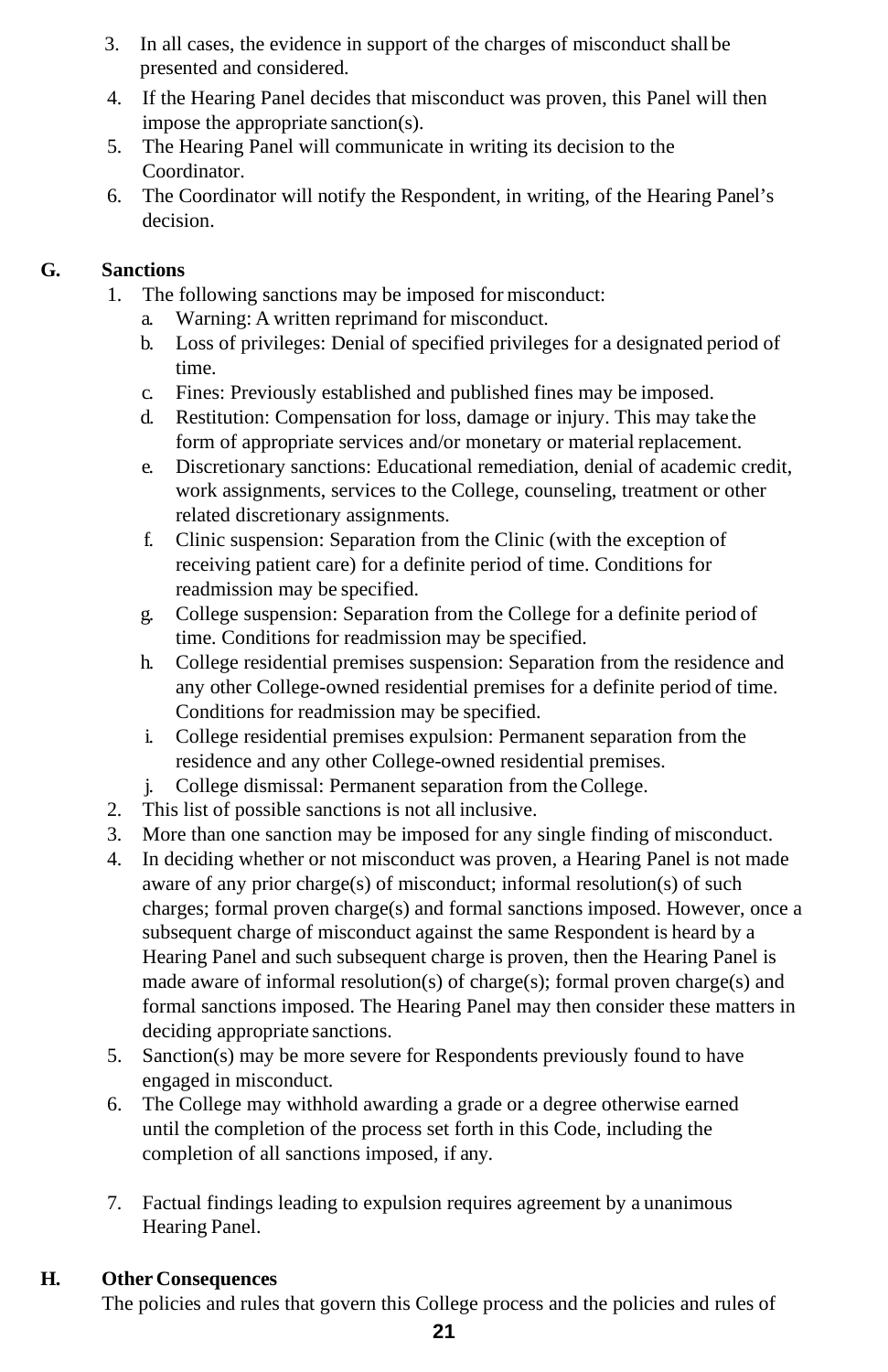other College processes generally operate independently and do not substitute for each other.

Subsequently, a finding of misconduct may result in additional consequences outside the jurisdiction of this College process or render a student ineligible for things a student may otherwise be eligible for such as but not limited to the following:

- Financial aid
- **Immigration Status**
- Scholarships
- Awards
- Leadership positions
- Membership or participation in certain clubs and organizations
- Preceptorship

Please contact the appropriate College official for questions regarding other College processes.

# **Article XI: Appeals**

- **A.** A decision by the Hearing Panel may be appealed by the Respondent to the designated College Appeals official within 10 academic days of the written decision. Such appeal shall be in writing without assistance by an advisor and shall be delivered to the Coordinator. An advisor is not part of the appealprocess.
- **B.** Except as required to explain the basis of new evidence, an appeal shall be limited to review of the verbatim record made before the Hearing Panel and supporting documents for one or more of the following purposes:
	- 1. To determine whether the formal hearing was conducted fairly in light of the charges and evidence presented and in conformance with these procedures.
	- 2. To determine whether the decision reached was based on substantial evidence, that is; whether the facts were sufficient to establish misconduct.
	- 3. To determine whether the sanctions imposed were appropriate for misconduct found.
	- 4. To consider new evidence that may be sufficient to alter a decision or other relevant facts not brought out before the Hearing Panel, because such evidence/facts were not known to the Respondent appealing at the time of the hearing.
- **C.** Review of the sanction(s) by the designated College Appeals official may not result in more severe sanction(s) for the Respondent. Instead, following the appeal, the designated College Appeals official may, upon review of the case, reduce the sanction(s) imposed by the Hearing Panel.
- **D.** After review of the above, the designated College Appeals official, in writing, may decide to:
	- 1. Affirm the finding of misconduct.
	- 2. Dismiss the charge(s), finding no misconduct occurred.
	- 3. Affirm the sanction(s).
	- 4. Reduce or dismiss the sanctions(s).
	- 5. Return the charge(s) to the original Hearing Panel forreconsideration.
	- 6. Return the charge(s) to the original Hearing Panel tohear further testimony.
	- 7. Submit the charge(s) to a newly constituted HearingPanel.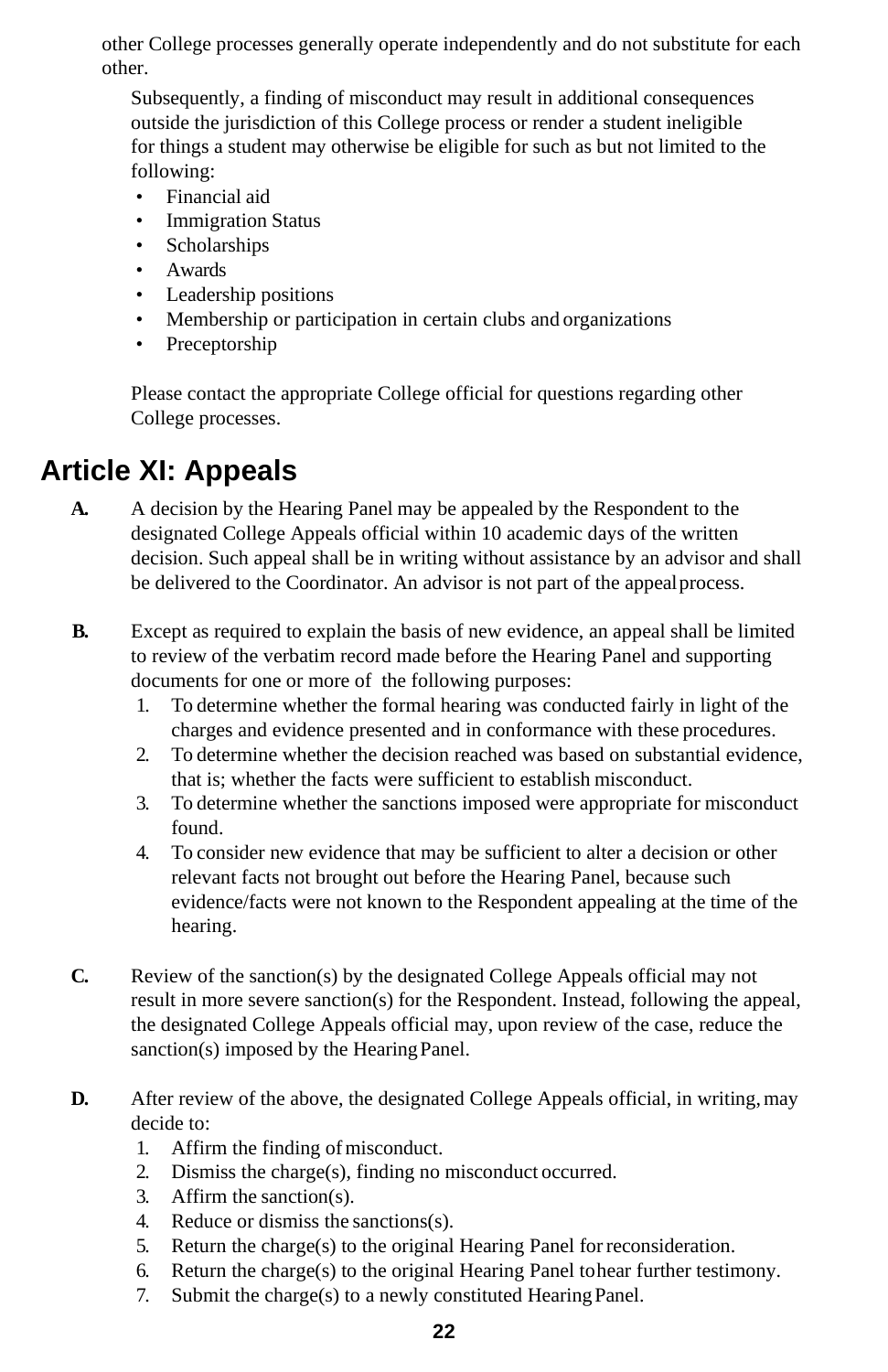Except for D5, D6 or D7 above, the decision of the designated College Appeals official shall be final.

# **Article XII: Student Records**

- **A.** The Family Educational Rights and Privacy Act (FERPA) affords studentscertain rights with respect to their education records.
- **B.** A charge of misconduct and all other documents submitted as a part of thisCode, including investigations; the informal process; the formal hearing process; the appeal process; and the decisions are education records under FERPA to be maintained by the Office of Compliance.
- **C.** Other than College dismissal, misconduct involving sexual misconduct, the College clinics, preceptorships, or any other Clinic program, disciplinary sanction(s) shall not be a part of the student's permanent academic record, but may be made part of the student's confidential record maintained by theCoordinator.
- **D.** Two years after graduation, the student may, upon written application to the Coordinator, request that the student's College confidential record be expungedby the Chief Academic Official of all disciplinary actions with the exception of the following which are maintained indefinitely:
	- **• College dismissal.**
	- **• Misconduct involving sexual misconduct.**
	- **• Misconductinvolving theCollege clinics,preceptorships,orany otherClinic program.**
	- **• Misconductinvolvingclubsororganizations.**
	- **• Studentswhowithdrewwithpendingdisciplinaryaction.**

Expungement is at the sole discretion of the Chief Academic Official. The decision of the Chief Academic Official is final.

- **E.** The disclosure of such records to persons other than the Respondent and College officials with a legitimate education interest is limited to:
	- 1. Instances in which written consent of the Respondent is provided; or
	- 2. To the extent that FERPA (and Title IX as applicable) authorizes disclosure without such written consent.
- **F.** If the Respondent is a current student, no notation will be placed on the Respondent's transcript of a complaint or pending disciplinary action during the resolution process. However, if the Respondent withdraws from theCollege while a charge of misconduct is pending, the Respondent's transcript will reflect a withdrawal and a notation of pending disciplinary review. The notation is subject to later modification to reflect the outcome of the disciplinary action.
- **G.** For more information concerning this statute, please refer to the College's Student Records Policy.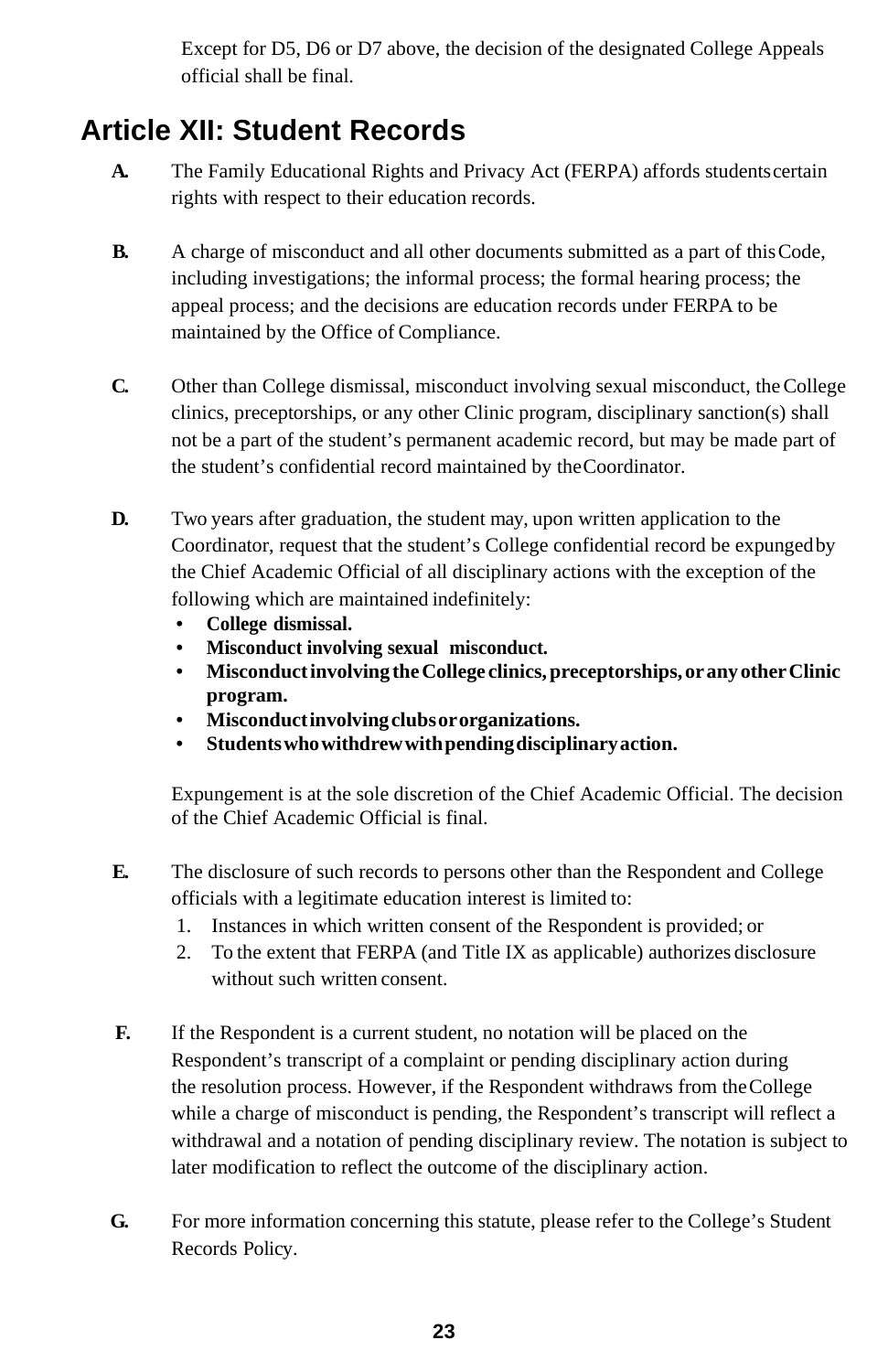# **STUDENT CODE OF ETHICS PROCESS FLOWCHART**